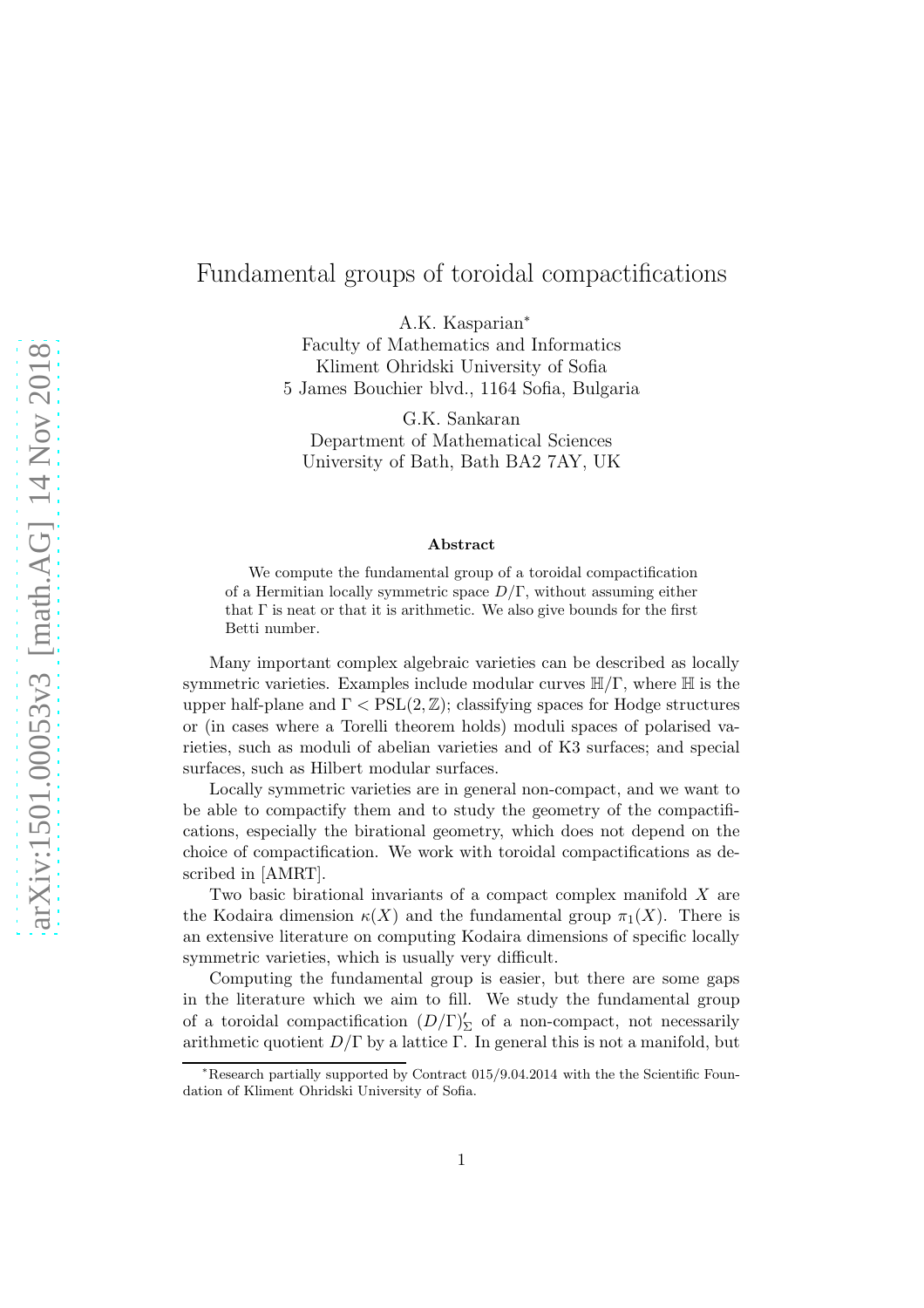it is normal and can be chosen to have only quotient singularities. By [Ko, Sect 7] these do not affect the fundamental group.

The main result of the article is Theorem 4.3, describing  $\pi_1((D/\Gamma)_{\Sigma})$  as a quotient of the lattice Γ.

# Acknowledgements

The first author is grateful to a referee for pointing out a flaw in a previous version and for bringing to her attention several references. We also thank Klaus Hulek and Xiuping Su for useful remarks, and Maximilian Rössler for correcting an error.

# 1 Background

In this section we explain the background to the problem and establish some terminology and notation. A *symmetric space* of non-compact type is a quotient  $D = G/K$  of a connected non-compact semisimple Lie group G, assumed to be the real points of a linear algebraic group defined over Q, by a connected maximal compact subgroup  $K$  of  $G$ . If the centre of  $K$  is not discrete, then D carries a Hermitian structure and hence the structure of a complex manifold, in fact a Kähler manifold [He, Theorem VIII.6.1.].

By a *lattice* in  $G$  we mean a discrete subgroup of  $G$  of finite covolume with respect to Haar measure. A lattice  $\Gamma$  is said to be *arithmetic* if  $\Gamma \cap G(\mathbb{Z})$ is of finite index in both  $\Gamma$  and  $G(\mathbb{Z})$ . It is said to be *neat* if the subgroup of  $\mathbb{C}^*$  generated by all eigenvalues of elements of  $\Gamma$  is torsion free.

A locally symmetric variety is the quotient of a Hermitian symmetric space D by a lattice  $\Gamma < G$ . If  $D/\Gamma$  is compact then  $\Gamma$  is said to be *cocompact* or uniform. Non-uniform lattices are very common, however, and it is this case that we are concerned with. By [BB] (for Γ arithmetic) and [Mok] these quotients are always algebraic varieties, not just complex analytic spaces.

Toroidal compactifications of arithmetic quotients of Hermitian symmetric spaces are constructed and described in [AMRT]. Margulis [Ma] showed that an irreducible lattice  $\Gamma$  in a semisimple Lie group G is necessarily arithmetic if G has real rank  $rk_{\mathbb{R}} G > 1$ , and Garland and Raghunathan [GR] had earlier considered the case of  $rk_{\mathbb{R}} G = 1$  and constructed a fundamental domain for the action of any lattice  $\Gamma$  on  $D = G/K$ .

A parabolic subgroup  $Q \leq G$  is said to be Γ-rational, for Γ a lattice (arithmetic or not) in  $G$ , if  $\Gamma \cap N_Q$  is a lattice in the unipotent radical  $N_Q$ of Q. An analytic boundary component F of D is said to be a  $\Gamma$ -rational boundary component if its stabiliser is a Γ-rational parabolic subgroup. The construction in [GR] shows that  $D/\Gamma$  can be compactified by adjoining the Γ-quotients of the Γ-rational boundary components, and this was later used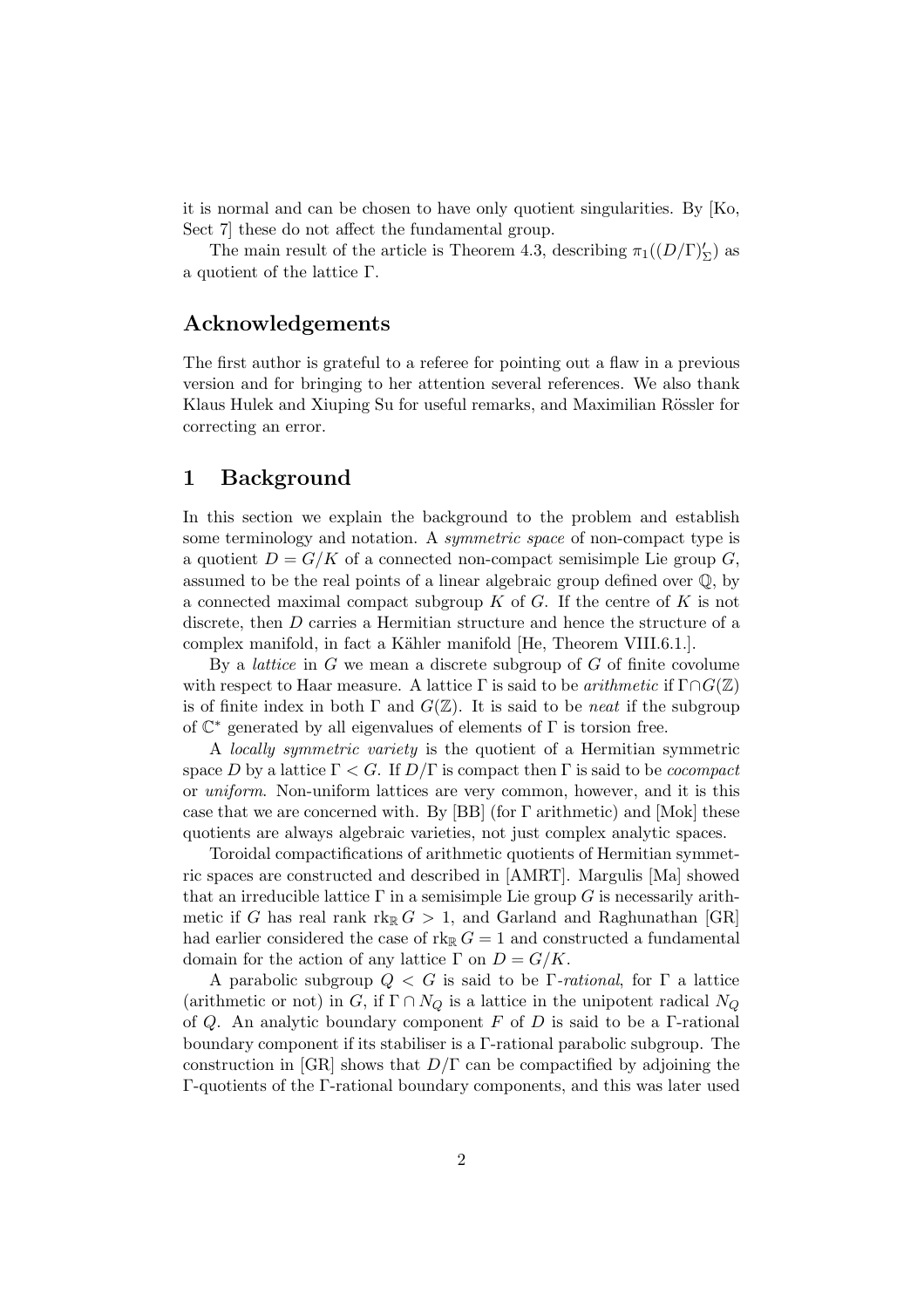by Mok [Mok] to extend the construction of [AMRT] to the case of nonarithmetic quotients.

The only Hermitian symmetric spaces whose automorphism groups have real rank 1 are the complex balls  $\mathbb{B}^n = SU(n,1)/S(U(n) \times U(1))$ , so Mok's generalisation is needed only for ball quotients, but they are of great interest. The construction of [AMRT] becomes much simpler when  $\text{rk}_{\mathbb{R}} G = 1$ , as we explain below.

An extensive reference on toroidal and other compactifications of locally symmetric spaces  $D/\Gamma$  is the monograph [BJ] of Borel and Ji.

The first results on the fundamental group of a smooth compactification of a locally symmetric space concerned Siegel modular 3-folds, where  $G = Sp(2, \mathbb{R})$ . These are moduli spaces of abelian surfaces and some such cases were studied in [HK], in [Kn] and in [HSa]. More generally, the fundamental group of a toroidal compactification of an arbitrary Hermitian locally symmetric variety is studied in [Sa].

For simplicity, we assume throughout this paper that  $D$  is irreducible: that is, that G does not decompose into a product of factors.

Denote by  $MPar<sub>Γ</sub>$  the set of Γ-rational maximal parabolic subgroups of G. It is shown in [Sa] that if  $\Gamma < G$  is a neat arithmetic non-uniform lattice, then a toroidal compactification  $(D/\Gamma)'_{\Sigma}$  satisfies  $\pi_1(D/\Gamma)'_{\Sigma} = \Gamma/\Upsilon$ , where  $\Upsilon$  is the subgroup of  $\Gamma$  generated by the centres of the unipotent radicals of all  $Q \in \text{MPar}_{\Gamma}$ . Moreover, in [GHS] it is shown that there is a surjective group homomorphism  $\Gamma \to \pi_1((D/\Gamma)_{\Sigma}')$ , whose kernel contains all  $\gamma \in \Gamma$ with a fixed point on  $D$ .

If  $Q \in \mathbf{MPar}_{\Gamma}$  then we denote the unipotent radical of  $Q$  by  $N_Q$ , the centre of  $N_Q$  by  $U_Q$  and the solvable radical of Q by  $R_Q$ . Let  $\Lambda$  be the subgroup of  $\Gamma$  generated by all  $\gamma \in \Gamma \cap Q$  (for some  $Q \in \text{MPar}_{\Gamma}$ ) for which some power  $\gamma^k \in R_Q$ , and if  $\gamma^k \in N_Q \subset R_Q$  then  $\gamma^k \in U_Q$ . From this definition,  $\Lambda$  is normal in  $\Gamma$ .

Our main result, Theorem 4.3, is that  $\pi_1((D/\Gamma)'_{\Sigma}) = \Gamma/\Lambda \Upsilon$ . This is a much more precise version of a result of the second author from [Sa], stated here as Theorem 4.1. It is also slightly more general than the results of  $[Sa]$ because, in the light of [Mok], we may now also allow non-arithmetic lattices.

Here is a synopsis of the paper. Section 2 introduces some notation and terminology and describes the structure of maximal Γ-rational parabolic subgroups, largely following [BJ]. Section 3 describes the toroidal compactifications  $(D/\Gamma)'_{\Sigma}$  and their coverings  $(D/\Gamma_o)'_{\Sigma}$  for normal subgroups (not necessarily lattices)  $\Gamma_o \triangleleft \Gamma$  containing  $\Upsilon$ . Section 4 comprises the main results of the article.

We show in Proposition 4.4 that any element  $\gamma \Upsilon \in \Gamma/\Upsilon$  with a fixed point on  $(D/\Upsilon)'_{\Sigma}$  has a representative  $\gamma \in \Gamma \cap Q$  with  $\gamma^{k} \in R_{Q}$  for some  $Q \in \mathop{\rm MPar}\nolimits_{\Gamma}$  and  $k \in \mathbb{N}$ , and that  $\gamma^k \in U_Q$  if  $\gamma^k \in N_Q$ . This suffices to prove Theorem 4.3, and from that we deduce bounds on the first Betti numbers in Subsection 4.2.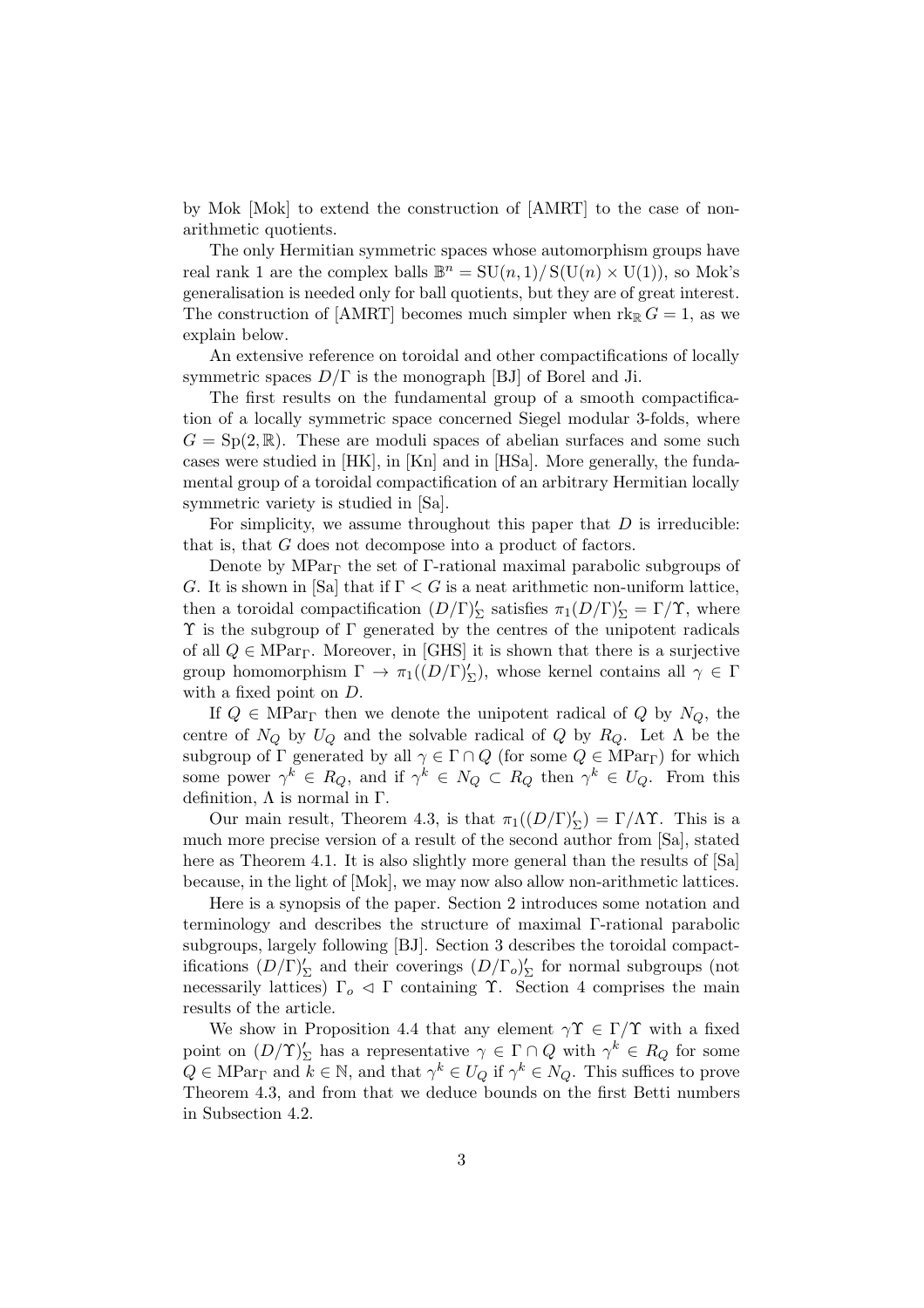### 2 Parabolic subgroups

We collect here some properties of Hermitian symmetric spaces  $D = G/K$ of non-compact type and maximal parabolic subgroups  $Q$  of  $G$ . For more details see [BJ, Chapter 1].

#### 2.1 Langlands decomposition of a parabolic subgroup

Any parabolic subgroup Q of G has a *Langlands decomposition* [BJ, Equation (I.1.10)]

$$
Q = N_Q A_Q M_Q
$$

where  $N_Q$  is the *unipotent radical* of Q. We write  $L_Q = A_Q \times M_Q$ , the Levi subgroup of Q, and  $R_Q = N_Q \rtimes A_Q$ , the solvable radical of Q. The subgroup  $A_Q$  is called the *split component* of  $Q$ , and  $M_Q$  is a semisimple complement of  $R_Q$ . All these groups are uniquely defined once we choose a maximal compact subgroup  $K$  of  $G$ .

We can refine this further if we assume, as we henceforth do, that Q is a maximal parabolic subgroup of  $G$ . We denote by  $U_Q$  the centre of the unipotent radical  $N_Q$  of  $Q$ . Since  $N_Q$  is a 2-step nilpotent group, i.e.  $[[N_Q, N_Q], N_Q] = 0$ , we have  $U_Q = [N_Q, N_Q]$ , the commutator subgroup. We may identify  $U_Q$  with its Lie algebra Lie $(U_Q) \cong \mathbb{R}^m$ , for  $m = \dim_{\mathbb{R}} U_Q$ . The quotient  $V_Q = N_Q/U_Q$  is also an abelian group, naturally isomorphic to  $\mathbb{C}^n$  [BJ, (III.7.10)] and  $N_Q = U_Q \rtimes V_Q$  is a semi-direct product of  $U_Q$  and  $V_Q$ .

The semi-simple complement  $M_Q$  of the solvable radical  $R_Q$  of  $Q$  is a product  $M_Q = G'_{Q,l} \times G_{Q,h}$  of semisimple groups  $G'_{Q,l}$ ,  $G_{Q,h}$  of noncompact type [BJ, (III.7.8)].

This gives us the refined Langlands decomposition

$$
Q = (U_Q \rtimes V_Q) \rtimes (A_Q \times G'_{Q,l} \times G_{Q,h})
$$
\n<sup>(1)</sup>

of an arbitrary maximal parabolic subgroup  $Q$  of  $G$ . Note also that  $G = QK$ .

Let us describe briefly the group laws on  $N_Q$  and  $Q$ . For this, and later, it will be convenient to use superfix notation for conjugation:  $g^h = hgh^{-1}$ . However, the letters j and k will always denote integers, so  $g^k$  means the  $k$ -th power of g.

There is an R-linear embedding  $\eta: \text{Lie}(V_Q) \to \text{Lie}(N_Q)$ , whose image is the orthogonal complement of  $Lie(U_{\mathcal{O}})$  with respect to the Killing form. The group law in  $N_Q$  is

$$
\exp(u_1 + \eta(v_1)) \exp(u_2 + \eta(v_2)) = \exp\left((u_1 + u_2) + \eta(v_1 + v_2) + \frac{1}{2}[\eta(v_1), \eta(v_2)]\right).
$$
\n(2)

For the group law in Q we write  $q_i = (n_i, l_i) \in Q = N_Q \rtimes L_Q$ , further decomposed as  $l_j = (a_j, g_j, h_j) \in A_Q \times G'_{Q,l} \times G_{Q,h}$  and  $n_j = \exp(u_j + \eta(v_j))$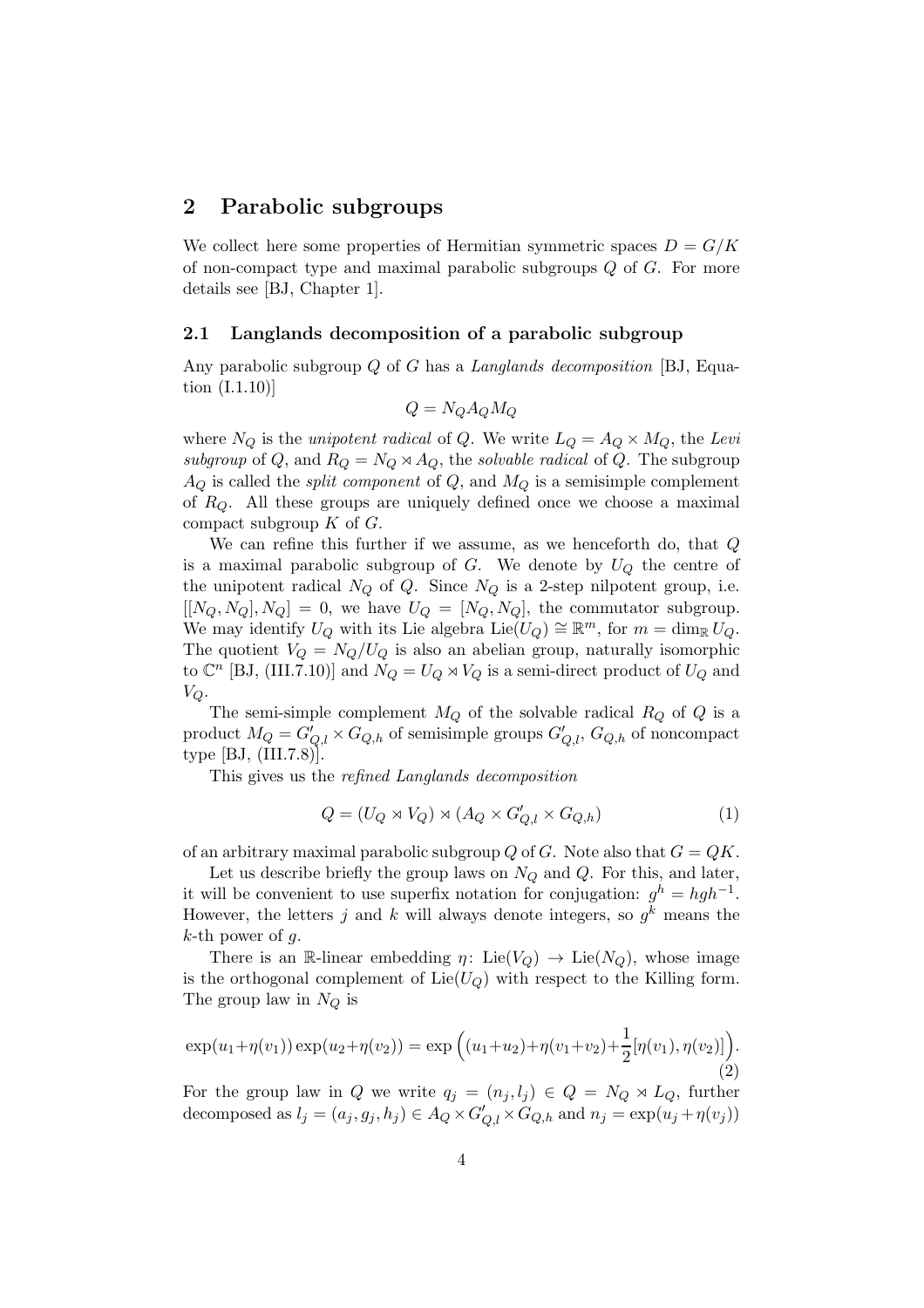with  $u_j \in \text{Lie}(U_Q)$  and  $v_j \in \text{Lie}(V_Q)$ . Then

$$
q_1 q_2 = (n_1 n_2^{l_1}, l_1 l_2) = (\exp(u + \eta(v)), a_1 a_2, g_1 g_2, h_1 h_2), \tag{3}
$$

where  $u = u_1 + u_2^{a_1 g_1} + \frac{1}{2} [\eta(v_1), \eta(v_2^{l_1})]$  and  $v = v_1 + v_2^{l_1}$ .

Since Q is maximal and D is irreducible, the group  $A_Q \cong (\mathbb{R}_{>0},.)$  is a 1-dimensional real torus of G (see, for instance, [BJ, Section I.1.10]).

The symmetric space  $D$  has an embedding in a space  $\overline{D}$ , the compact dual, on which  $G$  acts. The topological boundary of  $D$  then decomposes into complex analytic boundary components corresponding to parabolic subgroups  $Q$ : namely,  $Q$  is the normaliser of the boundary component  $F(Q)$ . See [BJ, Proposition I.5.28] or [AMRT, Proposition III.3.9.] for details. If  $F(P) \subseteq F(Q)$  then  $U(P) \supseteq U(Q)$  by [AMRT, Theorem III.4.8(i)].

#### 2.2 Horospherical decomposition

For any parabolic subgroup we have  $G = QK$  [BJ, (I.1.20)], so Q acts transitively on D; moreover,  $Q \cap K = M_Q \cap K$ . As a result, the refined Langlands decomposition (1) of Q induces the refined horospherical decomposition

$$
D = U_Q \times V_Q \times A_Q \times D'_{Q,l} \times D_{Q,h}
$$
\n<sup>(4)</sup>

of D with  $D'_{Q,l} = G'_{Q,l}/G'_{Q,l} \cap K$  and  $D_{Q,h} = G_{Q,h}/G_{Q,h} \cap K$ : see [BJ, Lemma III.7.9 and the discussion there. The equality in  $(4)$  is a real analytic diffeomorphism. The factors  $D_{Q,h} \cong F(Q)$  and  $D'_{Q,l}$  are respectively Hermitian and Riemannian symmetric spaces of noncompact type.

The group law in Q induces a Q-action on the corresponding horospherical decomposition. If  $(n, l) = (\exp(u + \eta(v)), a, g, h) \in Q = N_Q \rtimes L_Q$  and  $y = (n_y, x_y) = (u_y, v_y, a_y, z'_y, z_y) \in D$  then

$$
(n, l)(y) = (nn_y^l, lx_y) = \left( \exp \left( u + u_y^{ag} + \frac{1}{2} [\eta(v), \eta(v_y^l)] + \eta(v + v_y^l) \right), aa_y, gz_y', hz_y \right).
$$

#### 2.3 Siegel domains

In  $[P-S]$  Pyatetskii-Shapiro realises the Hermitian symmetric spaces  $D =$  $G/K$  of noncompact type as Siegel domains of third kind. These are families of open cones, parametrised by products of complex Euclidean spaces and Hermitian symmetric spaces of noncompact type.

In the refined horospherical decomposition (4), the  $A_Q$ -orbit

$$
C_Q = A_Q D'_{Q,l} = \{(a, z') \mid a \in A_Q, z' \in D'_{Q,l}\}\tag{5}
$$

of the Riemannian symmetric space  $D'_{Q,l}$  is an open, strongly convex cone in  $U_Q \cong \mathbb{R}^m$  [BJ, Lemma III.7.7]. Note that the reductive group  $G_{Q,l} =$  $A_Q \rtimes G'_{Q,l}$  acts transitively on  $C_Q$  since  $C_Q = G_{Q,l}/G_{Q,l} \cap K = G_{Q,l}/G'_{Q,l} \cap K$ .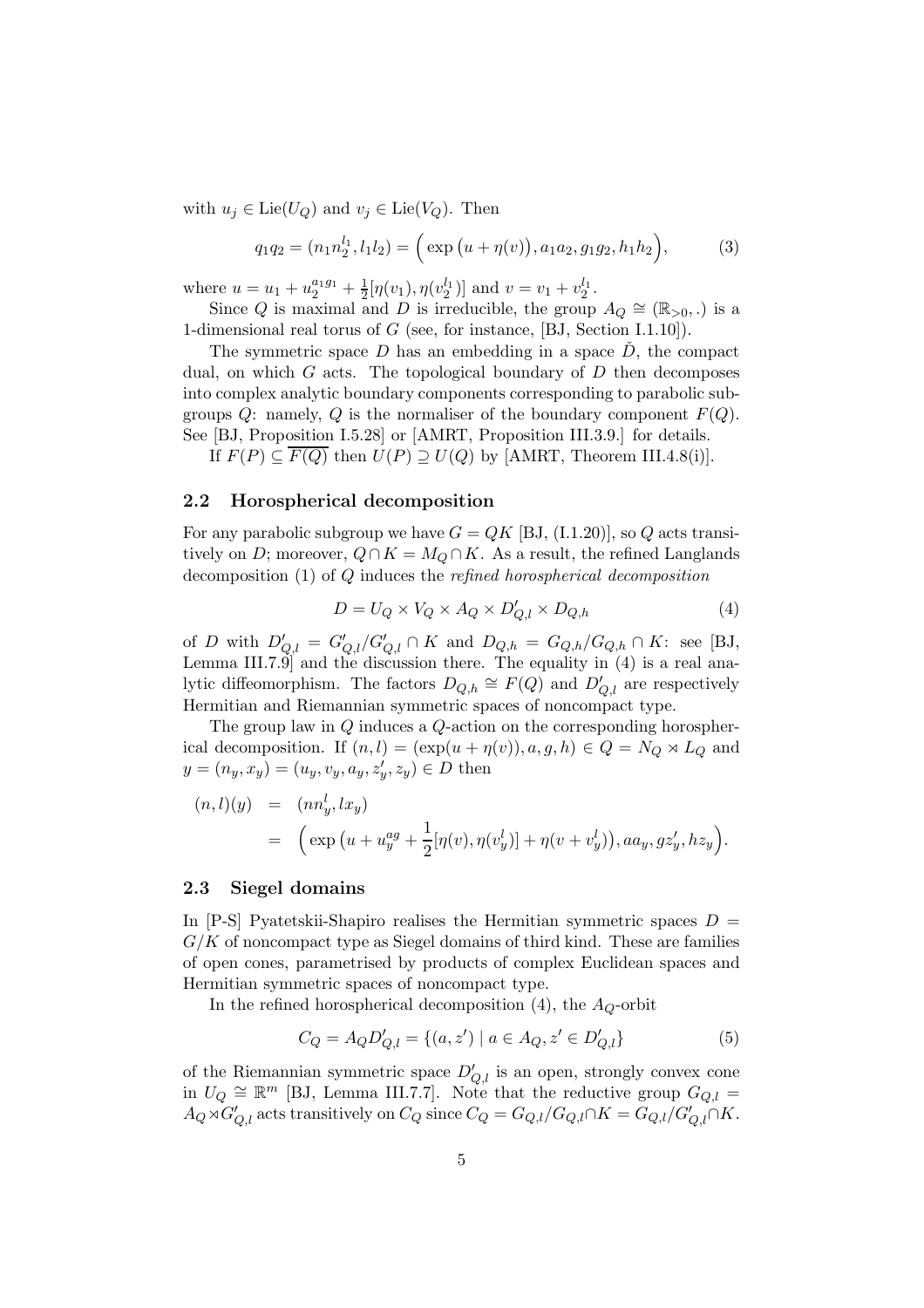We embed  $C_Q$  in the complexification  $U_Q \otimes_{\mathbb{R}} \mathbb{C} \cong (\mathbb{C}^m, +)$  of  $U_Q$  as a subset  $iC_Q \,\subset iU_Q$  with pure imaginary components. Combining with (4), one obtains a real analytic diffeomorphism of D onto the product

$$
(U_Q + iC_Q) \times V_Q \times D_{Q,h}.\tag{6}
$$

which will be called the Siegel domain realisation of D associated with Q. See [AMRT] for the relation between (6) and the classical Siegel domain presentation of D.

In these coordinates, with notation as above, the action of  $Q$  is given by

$$
(u + \eta(v), a, g, h)(u_y + i(a_y, z'_y), v_y, z_y)
$$
  
= 
$$
\left(u + u_y^{ag} + \frac{1}{2}[\eta(v), \eta(v_y^l)] + i(aa_y, gz'_y), v + v_y^l, hz_y\right)
$$
 (7)

where  $(u_y + i(a_y, z'_y), v_y, z_y) \in (U_Q + iC_Q) \times V_Q \times D_{Q,h}$ .

# 3 Toroidal compactifications

We recall briefly enough detail on toroidal compactification for our immediate purposes: for full details we refer to [AMRT].

#### 3.1 Admissible fans and collections

Suppose that  $Q \in \text{MPar}_{\Gamma}$ : then  $\Upsilon_Q = \Gamma \cap U_Q \cong \mathbb{Z}^m$  is a lattice in  $U_Q \cong \mathbb{R}^m$ . We say that a closed polyhedral cone  $\sigma \subset U_Q$  is  $\Upsilon_Q$ -rational if  $\sigma =$  $\mathbb{R}_{\geq 0}u_1 + \cdots + \mathbb{R}_{\geq 0}u_s$  for some  $u_i \in \Upsilon_Q$ .

A fan (see [Fu])  $\Sigma(Q)$  is a collection of closed polyhedral cones in  $U_Q$ such that any face of a cone in  $\Sigma(Q)$  is also in  $\Sigma(Q)$  and any two cones in  $\Sigma(Q)$  intersect in a common face. It is  $\Upsilon_Q$ -rational if all cones in  $\Sigma(Q)$  are  $\Upsilon_{Q}$ -rational.

The fan  $\Sigma(Q)$  in  $U_Q$  is said to be Γ-admissible if it is  $\Upsilon_Q$ -rational, it decomposes  $C_Q$  (that is,  $C_Q \subseteq \bigcup_{\sigma \in \Sigma(Q)} \sigma$ ) and  $\Gamma_{Q,l} = \Gamma \cap G_{Q,l}$  acts on  $\Sigma(Q)$ with only finitely many orbits.

The lattice  $\Gamma$  acts on MPar<sub>Γ</sub> by conjugation. We say that a family  $\Sigma = {\Sigma(Q)}_{Q \in \text{MPar}_{\Gamma}}$  of  $\Gamma$ -admissible fans  $\Sigma(Q)$  is a  $\Gamma$ -admissible family if:

- (i)  $\gamma \Sigma(Q) = \Sigma(Q^{\gamma})$ , where  $Q^{\gamma} = \gamma Q \gamma^{-1}$ , for all  $\gamma \in \Gamma$  and  $Q \in \text{MPar}_{\Gamma}$ ; and
- (ii)  $\Sigma(Q) = {\sigma \cap U_Q \mid \sigma \in \Sigma(P)}$  whenever  $F(P) \subseteq \overline{F(Q)}$ , for  $P, Q \in$ MParΓ.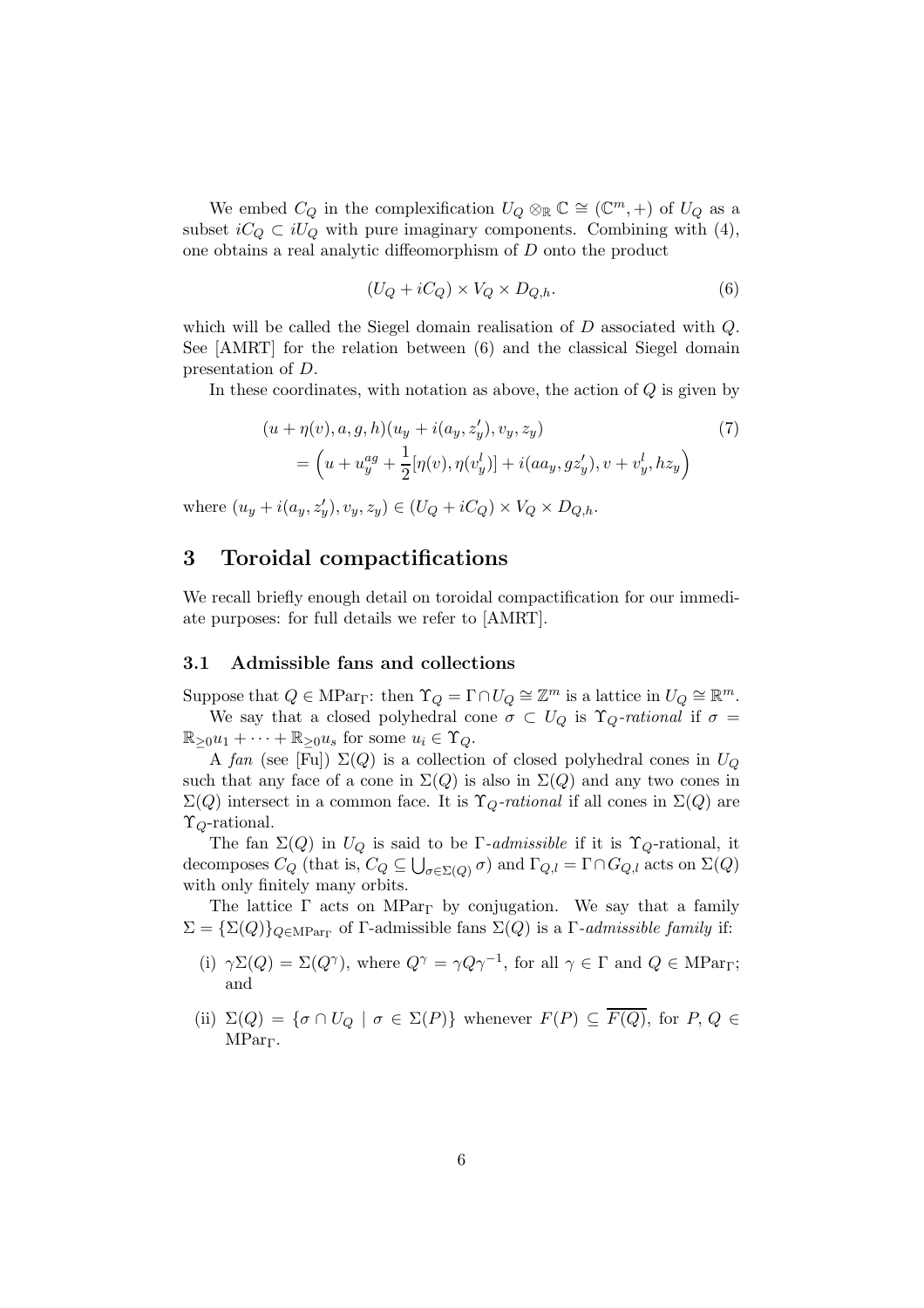#### 3.2 Partial compactification at a cusp

For  $Q \in \text{MPar}_{\Gamma}$ , the quotient  $\mathbb{T}(Q) = (U_Q \otimes_{\mathbb{R}} \mathbb{C})/\Upsilon_Q \cong (\mathbb{C}^*)^m$  is an algebraic torus over C.

A Γ-admissible fan  $\Sigma(Q)$  determines a toric variety  $X_{\Sigma(Q)}$  that includes  $\mathbb{T}(Q)$  as a dense Zariski-open subset. More precisely,  $X_{\Sigma(Q)}$  is the disjoint union of all the quotients  $\mathbb{T}(Q)_{\sigma}$  of  $\mathbb{T}(Q)$  by the complex algebraic tori  $\text{Span}_{\mathbb{C}}(\sigma)/(\text{Span}_{\mathbb{C}}(\sigma) \cap \Upsilon_Q)$ , corresponding to the cones  $\sigma \in \Sigma(Q)$ . In particular, the dense torus in  $X_{\Sigma(Q)}$  is  $\mathbb{T}(Q) = \mathbb{T}(Q)_{\{0\}}$ .

Bearing in mind that  $(U_Q + iC_Q)/\Upsilon_Q$  is an open subset of  $\mathbb{T}(Q)$ , we take the closure  $\overline{(U_Q+iC_Q)/\Upsilon_Q}$  of  $(U_Q+iC_Q)/\Upsilon_Q$  in  $X_{\Sigma(Q)}$  and define  $Y_{\Sigma(Q)}$ as the interior of  $(U_Q + iC_Q)/\Upsilon_Q$  in  $X_{\Sigma(Q)}$ . Here things are simpler in the case of real rank 1: then  $m = 1$  and  $\Sigma(Q) = \{0\}, \mathbb{R}_{\geq 0}\}\$  (there is no choice of fan to be made), so  $X_{\Sigma(Q)} = \mathbb{C}$  and  $Y_{\Sigma(Q)}$  is a disc.

The Siegel domain presentation  $(6)$  of D associated with Q provides a real analytic diffeomorphism

$$
D/\Upsilon_Q = (U_Q + iC_Q)/\Upsilon_Q \times V_Q \times D_{Q,h},
$$

and the Γ-admissible fan  $\Sigma(Q)$  defines a partial compactification

$$
(D/\Upsilon_Q)_{\Sigma(Q)} = Z_{\Sigma(Q)} = Y_{\Sigma(Q)} \times V_Q \times D_{Q,h}.
$$
\n(8)

By subdividing  $\Sigma(Q)$  we may, and henceforth do, assume that  $X_{\Sigma(Q)}$  and  $Y_{\Sigma(Q)}$  are smooth: see [Fu].

To describe the Q-action on  $Z_{\Sigma(Q)}$ , consider the Y<sub>Q</sub>-covering map

$$
\epsilon_Q \colon D = (U_Q + iC_Q) \times V_Q \times D_{Q,h} \longrightarrow D/\Upsilon_Q = (U_Q + iC_Q)/\Upsilon_Q \times V_Q \times D_{Q,h},
$$
  
given in the notation of (5) and (7) by

given in the notation of  $(5)$  and  $(7)$  by

$$
\epsilon_Q(u+i(a,\zeta'),\,v,\,\zeta)=\left(\mathbf{e}_Q(u+i(a,\zeta')), \,v,\,\zeta\right),
$$

where  $\mathbf{e}_Q: U_Q \otimes \mathbb{C} \to \mathbb{T}(Q)$  is the canonical map with kernel  $\Upsilon_Q$ . If we identify  $\Upsilon_Q$  with  $\mathbb{Z}^m$  then we can identify  $\mathbf{e}_Q$  with exponentiation, i.e.  ${\bf e}_Q(z_1,\ldots,z_m)=(e^{2\pi i z_1},\ldots,e^{2\pi i z_m})$  for  $(z_1,\ldots,z_m)\in\mathbb{C}^m$ .

Identifying  $N_Q$  with Lie( $N_Q$ ) and using (7), one expresses the action of  $\gamma = (u + \eta(v), a, g, h) \in \text{Lie}(N_Q) \rtimes (A_Q \times G'_{Q,l} \times G_{Q,h})$  on  $y = (\mathbf{e}_Q(u_y + h) \times g)$  $i(a_y, z'_y), v_y, z_y) \in (U_Q + iC_Q)/{\Upsilon}_Q \times V_Q \times D_{Q,h}$  by

$$
\gamma y = \left( \mathbf{e}_Q(u + u_y^{ag} + \frac{1}{2} [\eta(v), \eta(v_y^l)] + i(aa_y, gz_y'), v + v_y^l, hz_y \right). \tag{9}
$$

This Q-action extends by continuity to  $Z_{\Sigma(Q)}$ .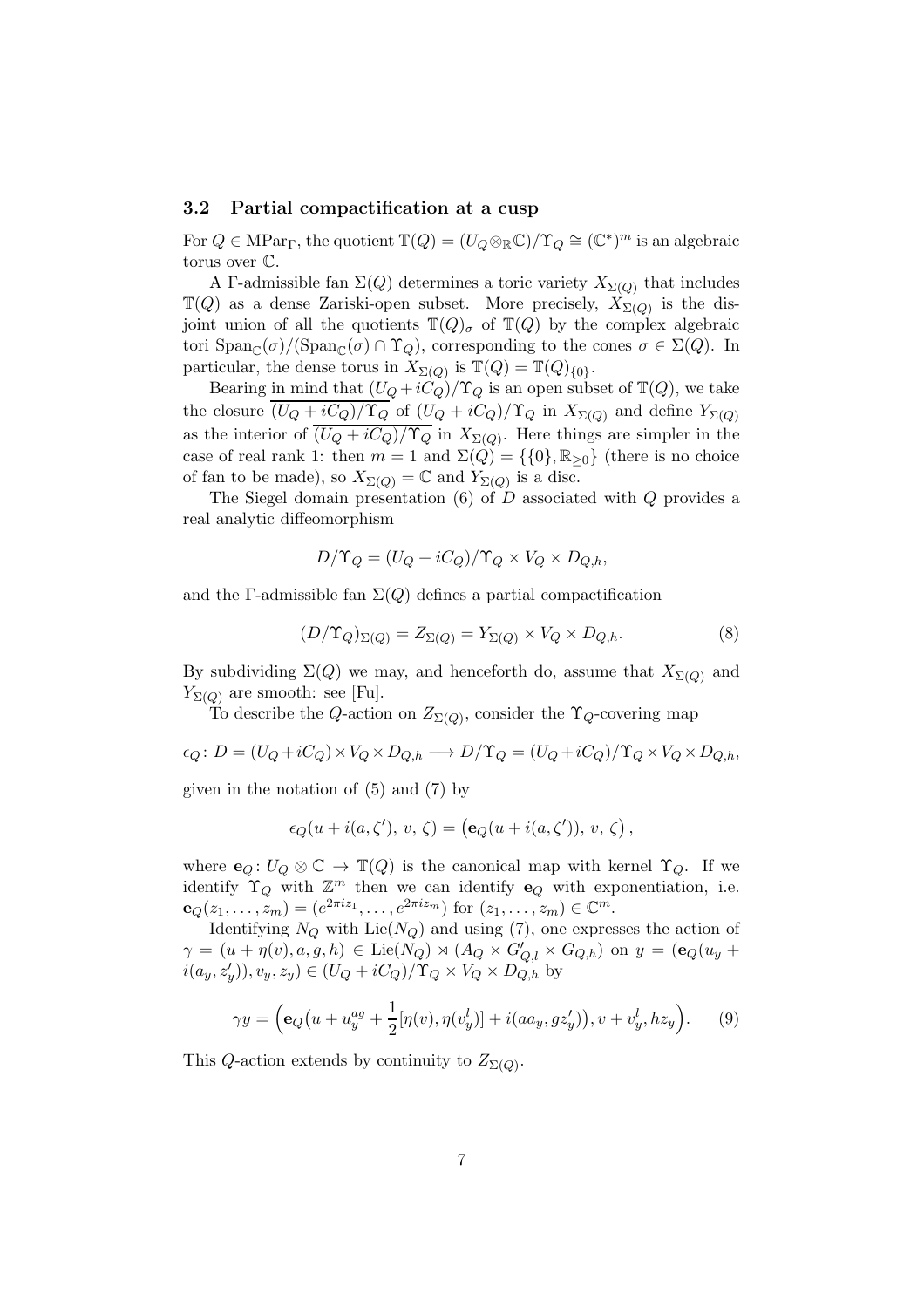#### 3.3 The gluing maps

For P,  $Q \in \text{MPar}_{\Gamma}$  with  $F(P) \subseteq \overline{F(Q)}$ , we are going to describe explicitly the holomorphic map  $\mu_P^Q$  $P^Q_P: Z_{\Sigma(Q)} \longrightarrow Z_{\Sigma(P)}$  of [AMRT, Lemma III.5.4].

According to [AMRT, Theorem III.4.8],  $U_Q$  is an R-linear subspace of U<sub>P</sub>. Therefore  $\Upsilon_Q < \Upsilon_P$  and the identity map

 $id_D: D = (U_O + iC_O) \times V_O \times D_{O,h} \longrightarrow D = (U_P + iC_P) \times V_P \times D_{P,h}$ 

induces a holomorphic covering

$$
\mu_P^Q: D/\Upsilon_Q = (U_Q + iC_Q)/\Upsilon_Q \times V_Q \times D_{Q,h} \longrightarrow D/\Upsilon_P
$$

given by  $\mu_P^Q$  $P_P^Q(\Upsilon_Q x) = \Upsilon_P x.$ 

The inclusions  $U_Q \otimes \mathbb{C} \subset U_P \otimes \mathbb{C}$  and  $\Upsilon_Q < \Upsilon_P$  induce a homomorphism  $\mu_P^Q$  $P_{P,1}^Q: \mathbb{T}(Q) \longrightarrow \mathbb{T}(P)$ , which extends to  $\mu_P^Q$  $\chi_{P,1}: X_{\Sigma(Q)} \longrightarrow X_{\Sigma(P)}$ , mapping  $Y_{\Sigma(Q)}$  into  $Y_{\Sigma(P)} \subset (U_P + iC_P)/\Upsilon_P$ . In this way, one obtains a holomorphic gluing map

$$
\mu_P^Q\colon Z_{\Sigma(Q)} = Y_{\Sigma(Q)} \times V_Q \times D_{Q,h} \longrightarrow Y_{\Sigma(P)} \times V_P \times D_{P,h} = Z_{\Sigma(P)},
$$

given by

$$
\mu_P^Q\left(\lim_{t\to\infty}(y_t,v,z)\right) = \lim_{t\to\infty}\mu_P^Q(y_t,v,z) = \lim_{t\to\infty}(y_t+\Upsilon_P/\Upsilon_Q,v,z)
$$

where  $y_t \in (U_Q + iC_Q)/\Upsilon_Q$  for  $t \in \mathbb{R}$  tends to some point  $\lim_{t \to \infty} y_t \in Y_{\Sigma(Q)}$ . From this definition,  $\mu_Q^Q$  $\overset{\mathsf{Q}}{Q}$  is the identity on  $Z_{\Sigma(Q)} = (D/\Upsilon_Q)_{\Sigma(Q)}$ , whether Γ is arithmetic or not. Again the real rank 1 case (in particular, the nonarithmetic case) is simpler: then  $F(Q)$  is a point and there are no nontrivial inclusions  $F(P) \subseteq F(Q)$ .

#### 3.4 Toroidal compactifications and coverings

We recall the construction of a toroidal compactification  $(D/\Gamma)'_{\Sigma}$  of a locally symmetric variety  $D/\Gamma$ , associated with a Γ-admissible family  $\Sigma =$  $\{\Sigma(Q)\}_{Q\in \text{MPar}_{\Gamma}}$  of fans  $\Sigma(Q)$  in  $U_Q$ . In the notation of subsection 3.2, consider the disjoint union  $\coprod_{Q \in \mathcal{M} \mathcal{P}ar_{\Gamma}} Z_{\Sigma(Q)}$ .

We denote by  $\Upsilon$  the subgroup of  $\Gamma$  generated by  $\Upsilon_Q$  for all  $Q \in \mathop{\rm MPar}\nolimits_{\Gamma}$ . Suppose that  $\Gamma_o$  is a normal subgroup of  $\Gamma$  containing  $\Upsilon$ . Its action on D induces an equivalence relation  $\sim_{\Gamma_o}$  on  $\prod_{Q \in \text{MPar}_{\Gamma}} Z_{\Sigma(Q)}$ , as in the proof of [Sa, Theorem 2.1]: for  $\Gamma_o = \Gamma$  it is described in [AMRT, III.5]. Let  $z_1 \in$  $Z_{\Sigma(Q_1)}$  and  $z_2 \in Z_{\Sigma(Q_2)}$ : then  $z_1 \sim_{\Gamma_o} z_2$  if there exist  $\gamma \in \Gamma_o$ ,  $Q \in \text{MPar}_{\Gamma}$ and  $z \in Z_{\Sigma(Q)}$ , such that  $\overline{F(Q)} \supseteq F(Q_1), \overline{F(Q)} \supseteq F(Q_2^{\gamma})$  $_2^\gamma),\,\mu_Q^Q$  $Q_1(z) = z_1$  and  $\mu^Q_O$  $Q_{\gamma}(z) = \gamma z_2$ . In the non-arithmetic case,  $z_1 \sim_{\Gamma_o} z_2$  simply reduces to the usual  $\Gamma_o$ -equivalence:  $z_2 = \gamma z_1$  for some  $\gamma \in \Gamma_o$ .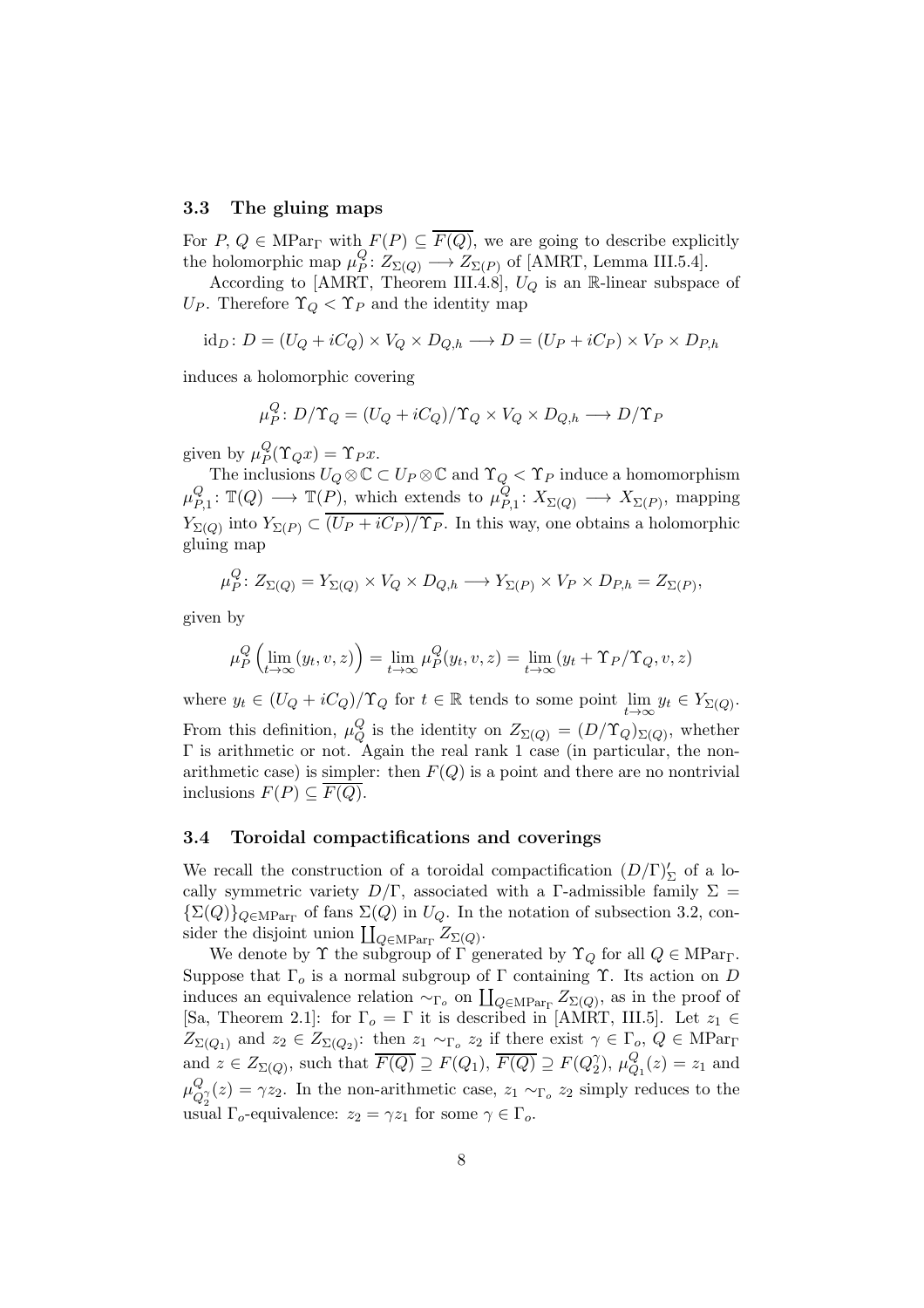Then we put

$$
(D/\Gamma_o)'_{\Sigma} = \left(\coprod_{Q \in \mathrm{MPar}_{\Gamma}} Z_{\Sigma(Q)}\right) / \sim_{\Gamma_o}.
$$

In [Sa] this is used to construct the  $(\Gamma/\Upsilon)$ -Galois covering  $(D/\Upsilon)'_{\Sigma}$  of  $(D/\Gamma)'_{\Sigma}$ and show that  $(D/\Upsilon)'_{\Sigma}$  is a simply connected complex analytic space. Notice that  $\Gamma_o$  is not required to be a lattice, and that  $(D/\Upsilon)'_{\Sigma}$  is not compact.

In the proof of [Sa, Theorem 1.5] it is shown that  $Z_{\Sigma(Q)}$ , which are diffeomorphic to  $Y_{\Sigma(Q)} \times V_Q \times D_{Q,h}$  for all  $Q \in \text{MPar}_{\Gamma}$ , are simply connected. Further, the proof of [Sa, Theorem 2.1] establishes that the natural coverings  $D/\Upsilon_Q \to D/\Upsilon$  extend to open holomorphic maps  $\pi_{\Sigma(Q)}^U: Z_{\Sigma(Q)} \to (D/\Upsilon)'_{\Sigma}$ , which are biholomorphic onto their images.

## 4 The fundamental group and first Betti number

#### 4.1 The fundamental group

We begin by stating two theorems that summarise the results from [Sa] and [GHS] on the fundamental group of a toroidal compactification  $(D/\Gamma)'_{\Sigma}$ of a quotient of  $D = G/K$  by an arithmetic lattice  $\Gamma < G$ .

**Theorem 4.1** [Sa, Corollary 1.6, Theorem 2.1] Let  $D = G/K$  be a Hermitian symmetric space and let  $\Gamma$  be a non-uniform arithmetic lattice in G. Then the fundamental group  $\pi_1((D/\Gamma)_{\Sigma}')$  of a toroidal compactification  $(D/\Gamma)'_{\Sigma}$  of  $D/\Gamma$  is a quotient group of  $\Gamma/\Upsilon$ . In particular, if  $\Gamma$  is a neat arithmetic non-uniform lattice then  $\pi_1((D/\Gamma)'_{\Sigma}) = \Gamma/\Upsilon$ .

The above is a more carefully stated version of the results in [Sa]. Recall that  $\Upsilon$  is the group generated by  $\Upsilon_{Q}$  for all  $Q \in \text{MPar}_{\Gamma}$ . In a similar style, we define  $\Lambda$  to be the subgroup of  $\Gamma$  generated by all  $\gamma\in \Gamma\cap Q$  such that  $\gamma^k\in R_Q$ for some  $k \in \mathbb{N}$  and some  $Q \in \text{MPar}_{\Gamma}$ , and  $\gamma^k \in U_Q$  if  $\gamma^k \in N_Q$ . (Another way to say this is that  $(\gamma N_Q)^k = \gamma^k N_Q$  is in  $R_Q/N_Q = A_Q \subset L_Q = Q/N_Q$ , and if it is the identity then  $\gamma^k \in \Upsilon$ .)

Theorem 4.2 [GHS, Lemma 5.2, Proposition 5.3] Under the conditions of Theorem 4.1, there is a commutative diagram

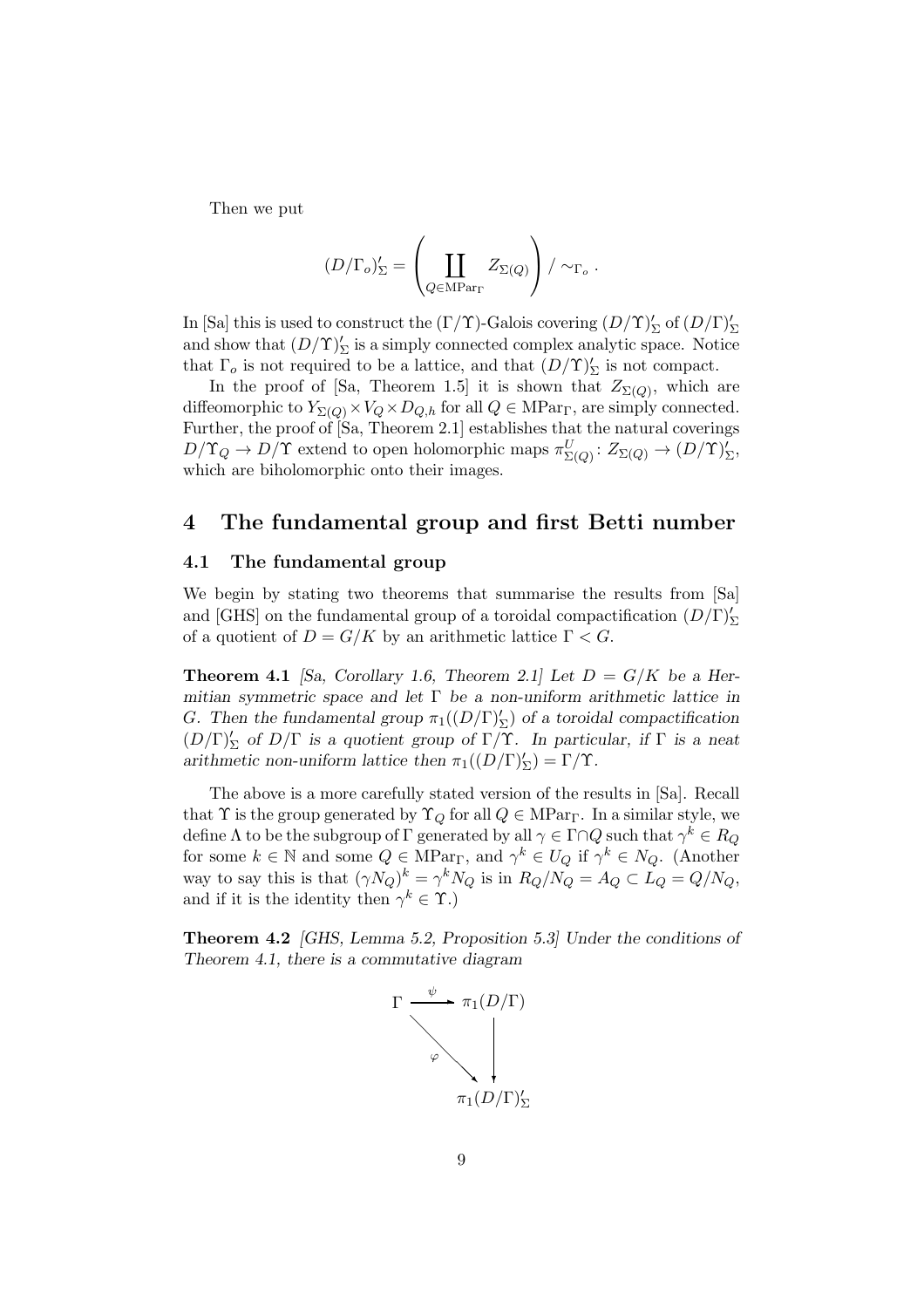of surjective group homomorphisms, such that Ker  $\varphi$  and Ker  $\psi$  contain all  $\gamma \in \Gamma$  with a fixed point on D.

The following is the main result of the present paper. We use the notation from Subsection 2.1.

**Theorem 4.3** Let  $D = G/K$  be an irreducible Hermitian symmetric space and let  $\Gamma$  be a non-uniform lattice in G. Then for any  $\Gamma$ -admissible family  $\Sigma$ , the toroidal compactification  $(D/\Gamma)'_{\Sigma}$  has fundamental group

$$
\pi_1((D/\Gamma)_{\Sigma}')=\Gamma/\Lambda\Upsilon.
$$

*Proof.* According to [Sa],  $(D/\Upsilon)'_{\Sigma}$  is a path connected simply connected locally compact topological space and  $\Gamma/\Upsilon$  acts properly discontinuously on  $(D/\Upsilon)'_{\Sigma}$  by homeomorphisms. More precisely,  $\gamma\Upsilon \colon (\Upsilon q) \mapsto \Upsilon \gamma q$  defines a Γ/Υ-action on  $D/\Upsilon$ , which extends continuously to  $(D/\Upsilon)'_{\Sigma}$ . The quotient space  $(D/\Upsilon)'_{\Sigma}/(\Gamma/\Upsilon) = (D/\Gamma)'_{\Sigma}$  is the toroidal compactification of  $D/\Gamma$ associated with  $\Sigma$ . By a theorem of Armstrong [Ar]

$$
\pi_1((D/\Gamma)_{\Sigma}') = (\Gamma/\Upsilon)/(\Gamma/\Upsilon)_{o}^{\text{Fix}}
$$

where  $(\Gamma/\Upsilon)_{o}^{\text{Fix}}$  is the subgroup of  $\Gamma/\Upsilon$  generated by elements  $\gamma\Upsilon$  with a fixed point on  $(D/\Upsilon)'_{\Sigma}$ .

Theorem 4.3 therefore follows from Proposition 4.4, which establishes that  $(\Gamma/\Upsilon)_{o}^{\text{Fix}} = \Lambda \Upsilon/\Upsilon$ .

In order to describe the action of  $\Gamma/\Upsilon$  on  $(D/\Upsilon)'_{\Sigma}$  note that the  $\Gamma$ -action on MPar<sub>Γ</sub> by conjugation determines holomorphic maps  $\gamma: Z_{\Sigma(Q)} \to Z_{\Sigma(Q^{\gamma})}$ for all  $\gamma \in \Gamma$  and  $Q \in \text{MPar}_{\Gamma}$ . Any  $\gamma \in \Gamma$  transforms the ~γ-equivalence class of  $z \in Z_{\Sigma(Q)}$  into the ~ $\gamma$ -equivalence class of  $\gamma z$ , giving a biholomorphic map  $\gamma: (D/\Upsilon)'_{\Sigma} \longrightarrow (D/\Upsilon)'_{\Sigma}$ . By definition of ~  $\gamma$ , all  $\gamma \in \Upsilon$  act trivially on  $(D/\Upsilon)'_{\Sigma}$  and the  $\Gamma$ -action on  $(D/\Upsilon)'_{\Sigma}$  reduces to a  $(\Gamma/\Upsilon)$ -action

$$
(\Gamma/{\Upsilon})\times(D/{\Upsilon})'_{\Sigma}\longrightarrow(D/{\Upsilon})'_{\Sigma},
$$

given by

$$
(\gamma \Upsilon) \pi_{\Sigma(Q)}^U(z) = \pi_{\Sigma(Q^{\gamma})}^U(\gamma z)
$$
\n(10)

for  $\gamma \Upsilon \in \Gamma/\Upsilon$  and  $z \in Z_{\Sigma(Q)}$ .

**Proposition 4.4** In the notations from Theorem 4.3, a coset  $\gamma_0 \Upsilon \in \Gamma/\Upsilon$ has a fixed point on  $(D/\Upsilon)'_{\Sigma}$  if and only if for some  $k \in \mathbb{N}$  and some  $Q \in$ MPar<sub>Γ</sub>, there is a representative  $\gamma \in \Gamma \cap Q$  of  $\gamma_0 \Upsilon = \gamma \Upsilon$  with  $\gamma^k \in \Gamma \cap R_Q$ and  $\gamma^k \in U_Q$  if  $\gamma^k \in N_Q$ . Hence the subgroup  $(\Gamma/\Upsilon)_o^{\text{Fix}}$  of  $\Gamma/\Upsilon$  satisfies  $(\Gamma/\Upsilon)_{o}^{\text{Fix}} = \Lambda \Upsilon/\Upsilon.$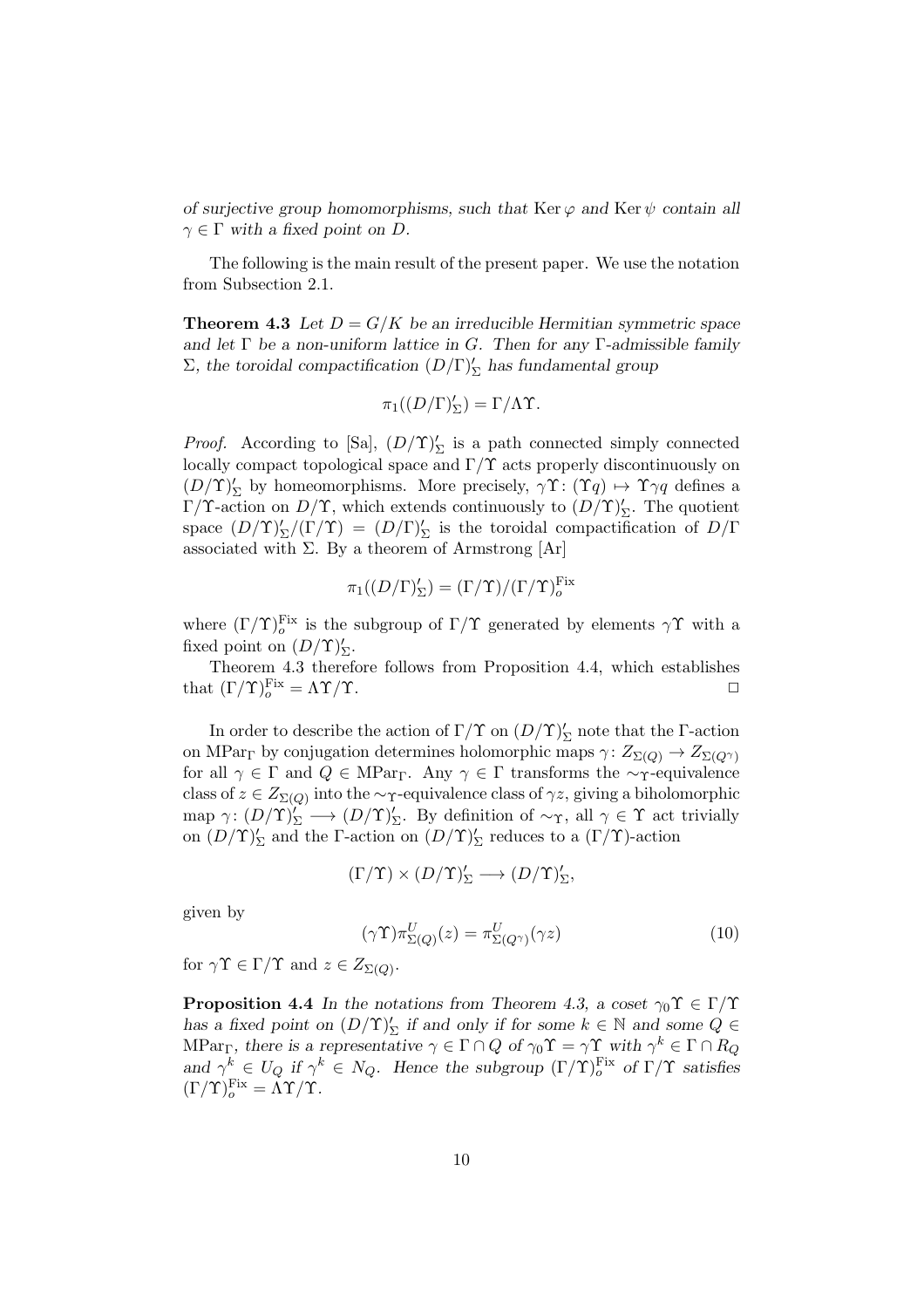Proof. We first prove the "only if" part of the statement.

We claim that if  $\gamma_0 \Upsilon \in \Gamma/\Upsilon$  has a fixed point on

$$
(D/\Upsilon)'_{\Sigma} = \left(\coprod_{P \in \mathrm{MPar}_{\Gamma}} Z_{\Sigma(P)}\right) / \sim_{\Upsilon}
$$

then there exist  $\gamma \in \gamma_0 \Upsilon$  and  $y \in Z_{\Sigma(Q)}$  for some  $Q \in \text{MPar}_{\Gamma}$ , such that  $\gamma y =$ y. That is, if a coset of  $\Upsilon$  has a fixed point mod  $\Upsilon$  then some representative of that coset has a fixed point "on the nose".

To prove this, notice that if  $z_0 \sim_\Upsilon \gamma_0 z_0$  for some  $z_0 \in Z_{\Sigma(P)}$ , then there exist  $Q_1 \in \text{MPar}_{\Gamma}$ ,  $z_1 \in Z_{\Sigma(Q_1)}$  and  $u_1 \in \Upsilon$  such that  $F(P) \subseteq \overline{F(Q_1)}$  and  $\mu_P^{Q_1}(z_1) = z_0$ , and  $F(P^{u_1\gamma_0}) \subseteq \overline{F(Q_1)}$  and  $\mu_{P^{u_1\gamma_0}}^{Q_1}(z_1) = u_1\gamma_0z_0$ .

If  $F(Q_1) = F(P)$ , then  $Q_1 = P$  and in (10) we have  $\mu_{P^{u_1}\gamma_0}^{Q_1} = \mu_P^{Q_1} =$  $\mathrm{id}_{Z_{\Sigma(P)}}$  and  $z_0 = u_1 \gamma_0 z_0$ . Since  $\Upsilon$  is a normal subgroup of  $\Gamma$ , we may take  $\gamma = u_1 \gamma_0 \in \Upsilon \gamma_0 = \gamma_0 \Upsilon$ . In particular, this shows that the claim is true if  $F(P)$  is of maximal dimension.

Now we conclude the proof of the claim by induction on codim  $F(P)$ : suppose that it holds for all  $P' \in \text{MPar}_{\Gamma}$  with  $\dim F(P') > \dim F(P)$ , and take  $Q_1$  as above. If  $F(Q_1) = F(P)$  we are done. If not, then  $z_0 \sim \gamma z_1$  and  $\gamma_0 z_0 \sim \gamma \gamma_0 z_1$ , because  $\mu_{P\gamma_0}^{\gamma_0^{\gamma_0}}(\gamma_0 z_1) = \gamma_0 z_0$ . On the other hand,  $\gamma_0 z_0 \sim \gamma z_1$ , so  $z_1 \sim_\Upsilon \gamma_0 z_1$  because  $\sim_\Upsilon$  is an equivalence relation. Thus  $\gamma_0 \Upsilon$  has the fixed point  $z_1 \in Z_{\Sigma(Q_1)}$  so the claim follows by taking  $P' = Q_1$ .

Suppose then that  $\gamma \in \Gamma$  has a fixed point  $y \in Z_{\Sigma(Q)}$  for some  $Q \in$ MPar<sub>Γ</sub>. Then  $y = \gamma y \in Z_{\Sigma(Q^{\gamma})}$  implies that  $Q^{\gamma} = Q$ ; but the parabolic subgroup Q of G coincides with its normaliser in G, so  $\gamma \in Q$ . We may therefore use the Langlands decomposition of Q and write

$$
\gamma = (\exp(u + \eta(v)), a, g, h) \in N_Q \rtimes (A_Q \times G'_{Q,l} \times G_{Q,h}).
$$

As above we take

$$
l = (a, g, h) \in L_Q = A_Q \times G'_{Q,l} \times G_{Q,h}.
$$

Any element of  $X_{\Sigma(Q)}$  may be written as a limit of elements of  $\mathbb{T}(Q)$ , that is, as  $\lim_{t\to\infty}$  (e<sub>Q</sub>(u<sub>t</sub> + ix<sub>t</sub>)), and if the element is in  $Y_{\Sigma(Q)}$  then we may take  $x_t \in C_Q$ . So

$$
y = (\lim_{t \to \infty} \mathbf{e}_Q(u_t + ix_t), v_y, z_y) \in Y_{\Sigma(Q)} \times V_Q \times D_{Q,h}.
$$

Then by (9) and the continuity of the Q-action on  $(D/\Upsilon_Q)_{\Sigma(Q)}$ , the condition  $\gamma y = y$  is equivalent to

$$
\lim_{t \to \infty} \mathbf{e}_Q(u + u_t^{ag} + \frac{1}{2}[\eta(v), \eta(v_y^l)] + i(a, g)x_t) = \lim_{t \to \infty} \mathbf{e}_Q(u_t + ix_t),
$$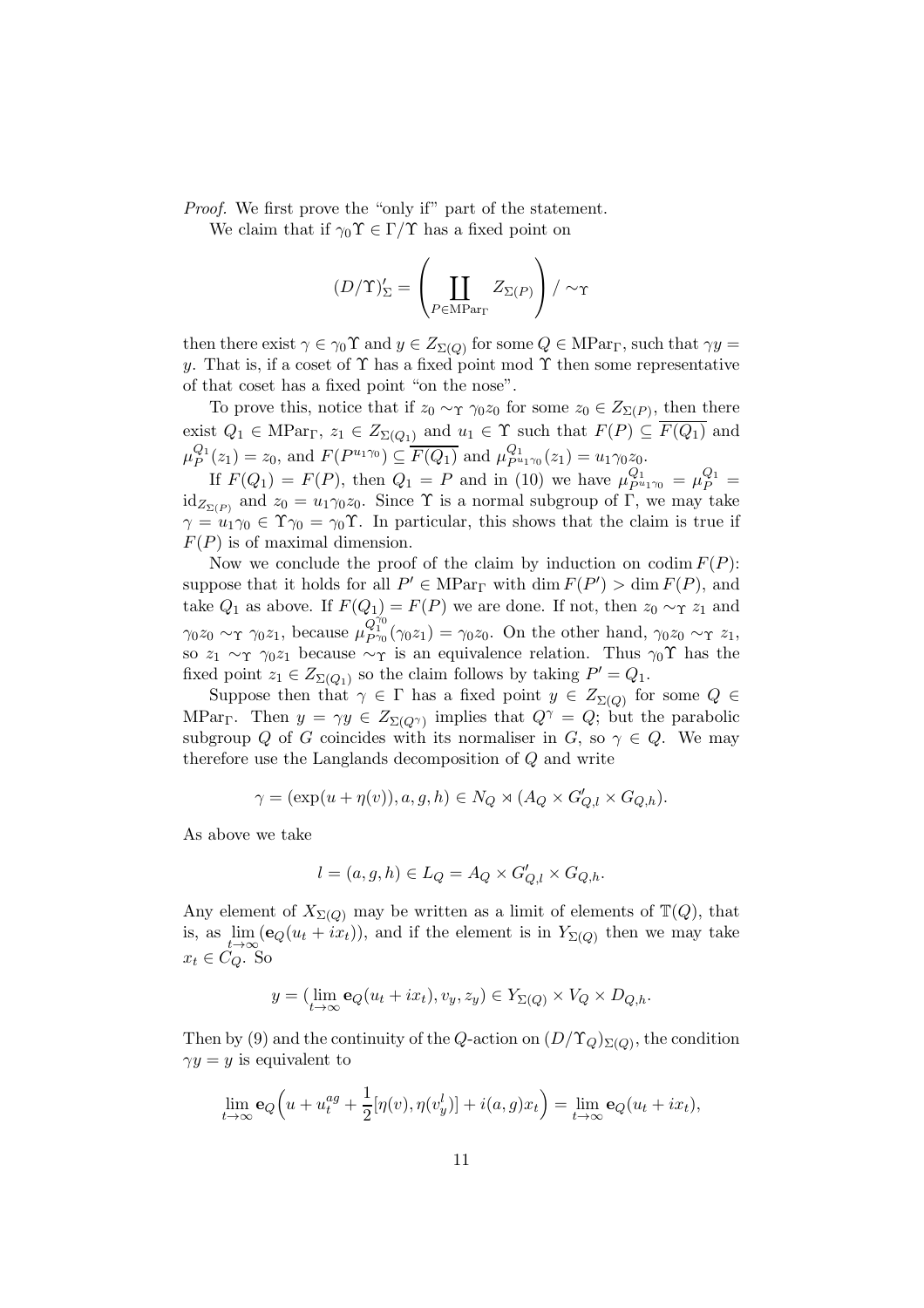together with

$$
v + v_y^l = v_y
$$
 and  $hz_y = z_y$ .

If  $\gamma$  has a fixed point y and  $y \in D/\Upsilon_Q$  then  $\gamma$  belongs to the compact stabiliser of y in the isometry group G of D and hence  $\gamma$  is torsion. If  $y \in Z_{\Sigma(O)} \setminus (D/\Upsilon_Q)$  we need to look at g and h. For h what we need is immediate: it is in the stabiliser of  $z_y \in D_{Q,h}$  and isotropy groups in symmetric spaces are always torsion, so h is of finite order: by replacing  $\gamma$ with a power we may assume that  $h$  is the identity.

For the Riemannian part  $g$  a little more work is needed. The Levi component  $l = (a, g, Id)$  of the element  $\gamma$  has a fixed point  $y' = \lim_{t \to \infty} \mathbf{e}_Q(u_t + ix_t) \in$  $X_{\Sigma(Q)} \setminus \mathbb{T}(Q)$ , so  $y' \in \mathbb{T}(Q)_{\sigma}$  for some unique  $\sigma \in \Sigma(Q)$ . Therefore l preserves  $\sigma$ . If we assume, as we may do, that Q has been chosen so as to maximise dim  $F(Q)$  (see [AMRT, Lemma III.5.5]), then  $\sigma \cap C_Q \neq \emptyset$  (remember that  $C_Q$  is an open cone but  $\sigma$  is closed): this follows from [AMRT, Theorem III.4.8(ii)].

Since l preserves  $\sigma$ , it permutes the top-dimensional cones of which  $\sigma$  is a face: there are finitely many of these as long as  $\sigma \cap C_Q \neq \emptyset$ . Therefore some power of l preserves a top-dimensional cone, so we may as well assume that  $\sigma$  is top-dimensional. The action of l is thus determined by its action on  $\sigma = \sum_{i=1}^q \mathbb{R}_{\geq 0} u_i$ .

Thus  $\gamma$  permutes the rays  $\mathbb{R}_{\geq 0}u_i$  (it may not fix them pointwise) and therefore some power, in fact  $l^{q}$ , fixes all the rays, so we may as well assume that l fixes all the rays. In particular it fixes a rational basis of  $U_Q$  up to scalars. Now consider the real subgroup of  $G_{Q,l}$  that fixes that basis up to scalars. Its identity component is a torus, and because the  $u_i$  are defined over Q it is R-split (in fact Q-split) and therefore it is contained in the maximal R-split torus in  $G_{Q,l}$ , which is  $A_Q$ . So some power of l is in  $A_Q$ , and some power of  $\gamma$  is in  $N_Q \rtimes A_Q = R_Q$ .

If  $\gamma^k \in N_Q$  then  $\gamma^k = \exp(u' + \eta(v'))$  and comparing the  $V_Q$  parts in  $\gamma^k y = y$  yields  $v' + v = v$ . Therefore  $v' = 0$  and  $\gamma^k = \exp(u') \in U_Q$ . This completes the proof of the "only if" part.

For the converse (the "if" part), for  $\gamma \in \Gamma \cap Q$  we write

$$
\gamma = (\exp(u + \eta(v)), a, g, h) \in Q = N_Q \rtimes (A_Q \times G'_{Q,l} \times G_{Q,h})
$$

and as usual we write  $l = (a, g, h) \in L_0$ . Suppose first of all that  $\gamma \in \Lambda$ and that  $l^k \in A_Q$  for some  $Q \in \text{MPar}_{\Gamma}$ . Since  $\gamma \in Q$  it preserves the cone  $C = C_Q$ . By the Brouwer fixed point theorem,  $\gamma$  preserves a ray  $\rho'$  in  $\overline{C}_Q$ .

We claim that there exists a boundary component  $F(P)$ , for some  $P \in$ MPar<sub>Γ</sub>, fixed by  $\gamma$  such that  $\gamma$  preserves a ray  $\rho = \mathbb{R}_{\geq 0} u_{\rho}$  in the relative interior of  $C_P$ . This is trivial if dim  $C_Q = 1$ . We shall proceed by induction on dim  $C_Q$ .

The ray  $\rho'$  is preserved by  $\gamma$ , with eigenvalue  $\lambda$  say, and  $\rho'$  belongs to a unique real boundary component  $C'$  of  $C$ , since  $\overline{C}$  is the disjoint union of its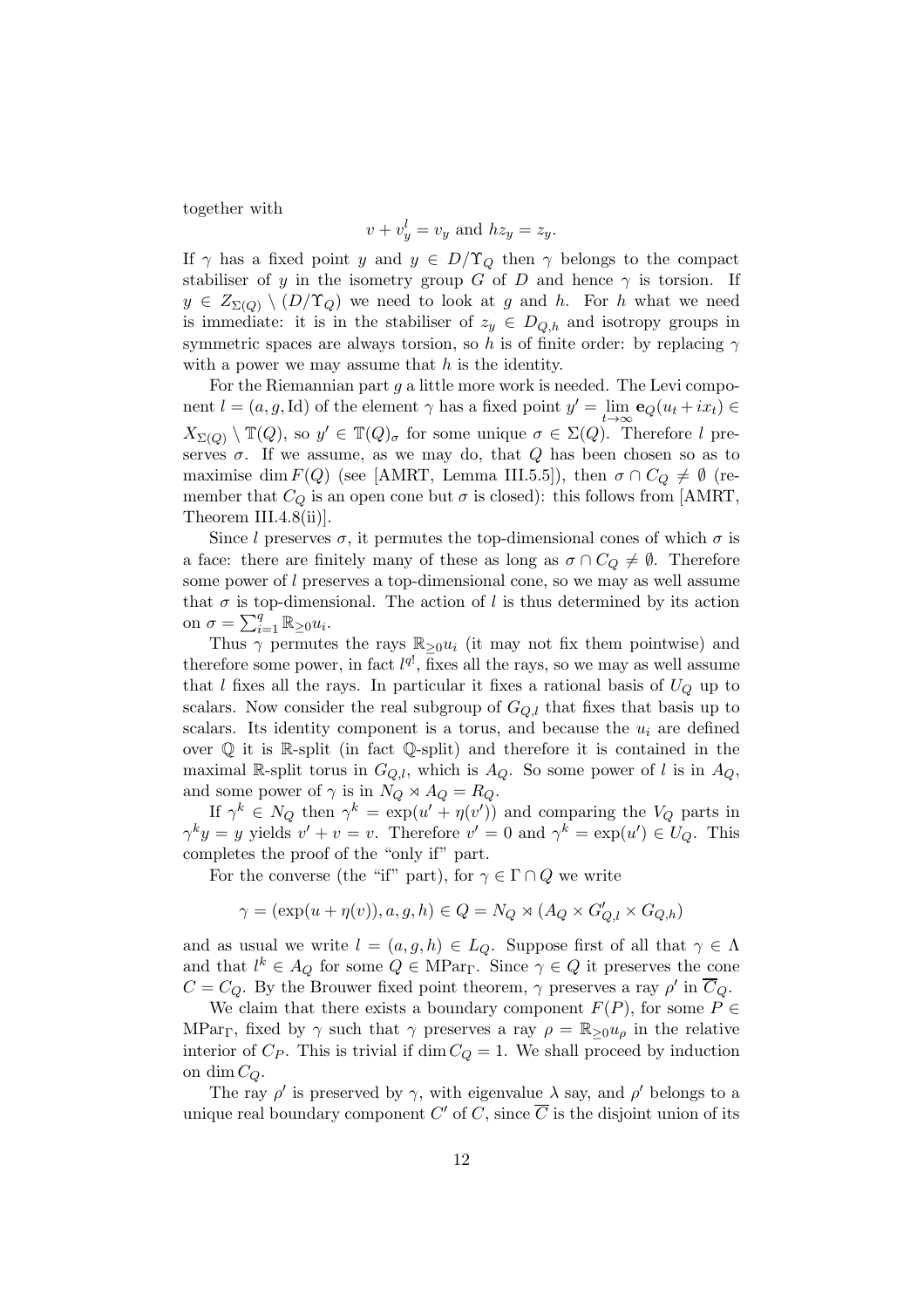real boundary components by [AMRT, Proposition II.3.1]. Let  $H_{\lambda}$  be the λ-eigenspace of  $\gamma$  in  $U_Q$ . Then  $H_\lambda \cap \overline{C}$  is a boundary component of C and contains  $\rho'$ , so  $H_\lambda \cap \overline{C} = C'$ . Thus the normaliser of  $C'$  in  $Aut(C)$  is rational because it is the normaliser of the rational linear subspace  $H_{\lambda}$ . Therefore by  $[AMRT, Corollary II.3.22], C'$  is a rational boundary component. But  $\gamma$  preserves C', and dim C' < dim C. In particular  $\gamma \in P$ , so we may assume that such a fixed ray  $\rho$  exists already in  $C_Q$ , generated by an element  $u_{\rho} \in U_Q$ .

We claim that if  $\gamma \in \Gamma$  and  $\gamma^k \in (R_Q \setminus N_Q) \cup U_Q$  for some  $Q \in \text{MPar}_{\Gamma}$ and  $k \in \mathbb{N}$ , then  $\gamma$  has a fixed point

$$
y_1 = (\lim_{t \to \infty} \mathbf{e}_Q(u_t + ix_t), v_1, z_1) \in Y_{\Sigma(Q)} \times V_Q \times D_{Q,h} = Z_{\Sigma(Q)}.
$$

From the group law (3) we have

$$
\gamma^k = \Big(\exp\Big(u + \eta\big(\sum_{j=0}^{k-1} v^{l^j}\big)\Big), a^k, g^k, h^k\Big).
$$

for an appropriate  $u \in \text{Lie}(U_Q)$ .

The torsion element  $h \in G_{Q,h}$  has a fixed point  $z_1 \in D_{1,h}(Q)$ . Moreover the point  $o_{\rho} = \lim_{t \to \infty} \mathbf{e}_{Q}(u_{t} + itu_{\rho}) \in X_{\Sigma(Q)}$  is fixed by  $\gamma$ , and

$$
\gamma(o_{\rho}, v_1, z_1) = (o_{\rho}, v + v_1^l, z_1) = l(o_{\rho}, v_1, z_1)
$$

for any  $v_1 \in \text{Lie}(V_Q)$ . So it is enough to show that there exists  $v_1 \in \text{Lie}(V_Q)$ with

$$
v + v_1^l = v_1 \tag{11}
$$

if  $l^k = a^k \in A_Q \setminus \{1\}$  or  $\gamma^k \in U_Q$ . With a slight abuse of notation, we identify the split component  $A_Q$  of Q with  $(\mathbb{R}_{>0},.)$  and recall that it acts on Lie( $V_Q$ ) by scalar multiplication,  $(a, v) \mapsto av$ .

If  $\gamma$  fixes  $y_1$  then so does  $\gamma^k$ , so if  $v_1$  satisfies (11) then it also satisfies

$$
\sum_{j=0}^{k-1} v^{l^j} + a^k v_1 = v_1.
$$
 (12)

In the case of  $a^k \in A_Q \setminus \{1\}$  we may simply take  $v_1 = \frac{1}{1-a^k}$  $\sum_{ }^{k-1}$  $j=0$  $v^{l^j}$ : it is

straightforward to verify that this does satisfy (11).

If  $\gamma^k \in U_Q$  then clearly  $\gamma^k(o_\rho, v_1, z_1) = (o_\rho, v_1, z_1)$  for any  $v_1 \in \text{Lie}(V_Q)$ . To show that  $\gamma$  itself has a fixed point, we note that the adjoint action of  $L_Q$  on Lie( $V_Q$ )  $\cong \mathbb{C}^n$ , given by  $l: v \mapsto \mathrm{Ad}(l)(x) = lvl^{-1}$ , is R-linear. Since  $\text{Ad}(l)^k = \text{Id}_{\text{Lie}(V_Q)}$ , both  $\text{Ad}(l)$  and  $\mathcal{L} = \text{Id}_{\text{Lie}(V_Q)} - \text{Ad}(l)$  are semi-simple. Thus  $\text{Ker}(\mathcal{L}) \cap \text{Im}(\mathcal{L}) = \{0\}$  and  $\text{Lie}(V_Q) = \text{Ker}(\mathcal{L}) \oplus \text{Im}(\mathcal{L})$ . Note that (11)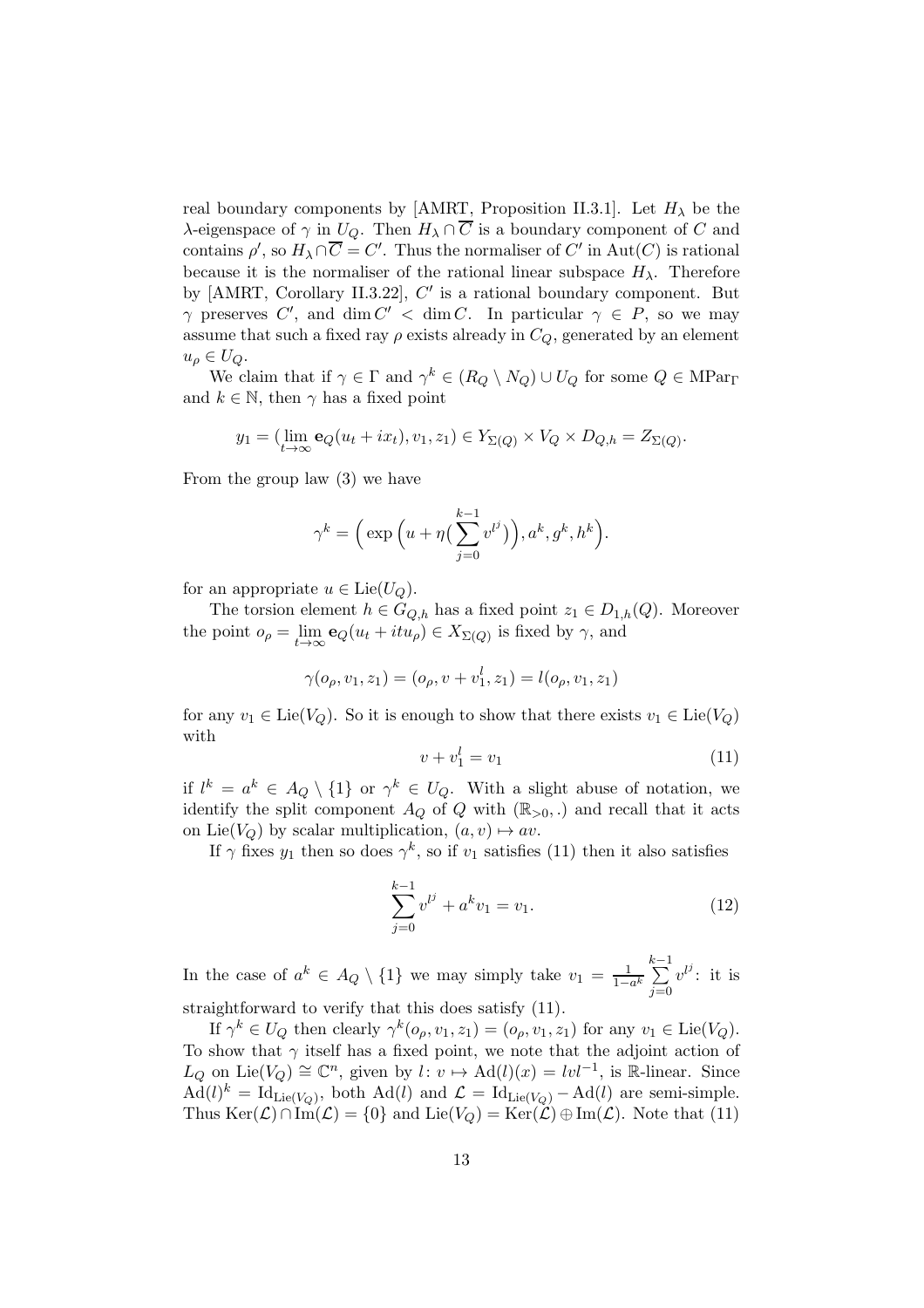is equivalent to  $v = \mathcal{L}(v_1)$ , so it suffices to prove that  $v \in \text{Im}(\mathcal{L})$ . Since  $\gamma^k \in U_Q$ , i.e. its  $V_Q$  component vanishes, we have

$$
\sum_{j=0}^{k-1} \text{Ad}(l^j)(v) = 0.
$$
 (13)

We decompose  $v = v' + v''$  into  $v' \in \text{Ker}(\mathcal{L})$  and  $v'' \in \text{Im}(\mathcal{L})$ : then  $0 =$  $\mathcal{L}(v') = v' - \text{Ad}(l)(v')$  implies  $\text{Ad}(l^j)(v') = v'$  for all  $j \geq 0$ . Hence

Im(
$$
\mathcal{L}
$$
)  $\ni \sum_{j=0}^{k-1} \text{Ad}(l^{j})(v'')$  =  $\sum_{j=0}^{k-1} \text{Ad}(l^{j})(v' + v'') - \sum_{j=0}^{k-1} \text{Ad}(l^{j})(v')$   
 =  $\sum_{j=0}^{k-1} \text{Ad}(l^{j})(v) - kv' = -kv' \in \text{Ker}(\mathcal{L}),$ 

making use of (13). Therefore  $v' = 0$  and  $v = v'' \in \text{Im}(\mathcal{L})$ . This concludes the proof of Proposition 4.4.  $\Box$ 

#### 4.2 The first Betti number

We can use Theorem 4.3 to give bounds on the first Betti number of the toroidal compactifications.

Corollary 4.5 Suppose that  $D = G/K$  is an irreducible Hermitian symmetric space of non-compact type with  $\dim_{\mathbb{C}}(D) > 1$  and  $\Gamma$  is a non-uniform lattice of G. Let  $Q_1, \ldots, Q_h$  be a complete set of representatives of the Γ-conjugacy classes of Γ-rational maximal parabolic subgroups of G, with solvable radicals  $R_{Q_j}$ . Then

$$
\operatorname{rk}_{\mathbb{Z}} H_1(D/\Gamma, \mathbb{Z}) - \sum_{j=1}^h \dim_{\mathbb{R}}(R_{Q_j}) \le \operatorname{rk}_{\mathbb{Z}} H_1((D/\Gamma)'_{\Sigma}, \mathbb{Z}) \le \operatorname{rk}_{\mathbb{Z}} H_1(D/\Gamma, \mathbb{Z}).
$$
\n(14)

If  $\Gamma$  is neat then

$$
\operatorname{rk}_{\mathbb{Z}} H_1((D/\Gamma)'_{\Sigma}, \mathbb{Z}) = \operatorname{rk}_{\mathbb{Z}} H_1(D/\Gamma, \mathbb{Z}).
$$

*Proof.* For an arbitrary group  $G$  we denote by ab  $G$  its abelianisation  $ab(G) = G/[G, G]$ . If S is a complex analytic space then  $H_1(S, \mathbb{Z}) =$  $ab \pi_1(S)$ .

If **H** is a normal subgroup of **G** then  $[G/H, G/H] = [G, G]H/H$  and

$$
\operatorname{ab}(\mathbf{G}/\mathbf{H})=(\mathbf{G}/\mathbf{H})/([ \mathbf{G},\mathbf{G}]\mathbf{H}/\mathbf{H})\cong \mathbf{G}/[ \mathbf{G},\mathbf{G}]\mathbf{H}=\mathbf{G}/\mathbf{H}[\mathbf{G},\mathbf{G}].
$$

Therefore by Theorem 4.3

$$
H_1((D/\Gamma)_{\Sigma}',\mathbb{Z}) \cong \mathrm{ab}(\Gamma/\Upsilon\Lambda) \cong \Gamma/\Lambda\Upsilon[\Gamma,\Gamma].
$$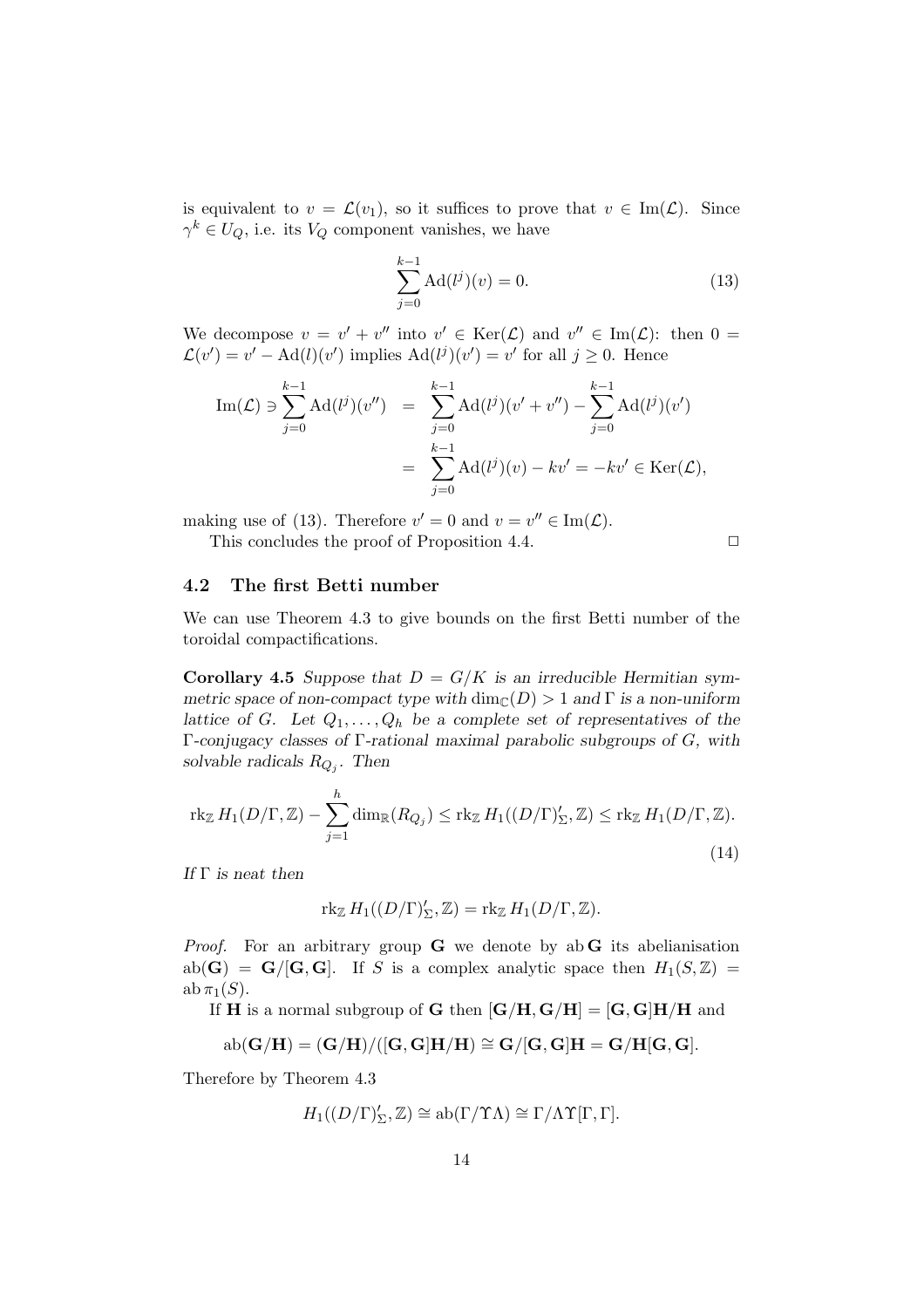On the other hand, D is a path connected, simply connected locally compact space with a properly discontinuous action of  $\Gamma$  by homeomorphisms. Let  $\Phi$ be the subgroup of  $\Gamma$  generated by the elements  $\gamma \in \Gamma$  with a fixed point on D. By [Ar], the fundamental group of  $D/\Gamma$  is  $\pi_1(D/\Gamma) = \Gamma/\Phi$ . Therefore  $H_1(D/\Gamma,\mathbb{Z}) \cong ab(\Gamma/\Phi) \cong \Gamma/\Phi[\Gamma,\Gamma]$  and

$$
H_1((D/\Gamma)'_\Sigma,\mathbb{Z})\cong (\Gamma/\Phi[\Gamma,\Gamma])/(\Lambda\Upsilon[\Gamma,\Gamma]/\Phi[\Gamma,\Gamma])\cong H_1(D/\Gamma,\mathbb{Z})/F
$$

for the abelian group

$$
F = \Lambda \Upsilon[\Gamma, \Gamma] / \Phi[\Gamma, \Gamma] < \Gamma / \Phi[\Gamma, \Gamma] \cong H_1(D/\Gamma, \mathbb{Z}).
$$

In particular,

$$
\operatorname{rk}_{\mathbb{Z}} H_1(D/\Gamma,\mathbb{Z}) = \operatorname{rk}_{\mathbb{Z}} H_1((D/\Gamma)'_{\Sigma},\mathbb{Z}) + \operatorname{rk}_{\mathbb{Z}} F.
$$

To verify (14), it suffices to show that  $F_o = \Phi \Upsilon[\Gamma, \Gamma]/\Phi[\Gamma, \Gamma]$  is a finite subgroup of F and that  $\text{rk}_{\mathbb{Z}}(F) = \text{rk}_{\mathbb{Z}}(F/F_o) \leq \sum_{j=1}^{h} \dim_{\mathbb{R}}(R_{Q_j}).$ 

We check the rank condition first. For any  $Q \in \mathop{\rm MPar}\nolimits_{\Gamma}$  we define  $\Lambda_Q$  to be the subgroup of  $\Gamma$  generated by all  $\gamma \in \Gamma \cap Q$  such that  $\gamma^k \in R_Q$  and  $\gamma^k \in U_Q$  if  $\gamma^k \in N_Q$  for some  $k \in \mathbb{N}$ . We define  $\Lambda_Q^R$  to be the subgroup of  $\Gamma \cap R_Q$  generated by such k-th powers.

Consider the finitely generated abelian group  $\mathbf{L}_Q = \Lambda_Q \Upsilon[\Gamma, \Gamma]/\Phi \Upsilon[\Gamma, \Gamma]$ and the subgroup  $\mathbf{R}_Q = \Lambda_Q^R \Upsilon[\Gamma, \Gamma]/\Phi \Upsilon[\Gamma, \Gamma]$ . These both have the same rank, because the quotient  $\mathbf{L}_Q/\mathbf{R}_Q$  is abelian and generated by torsion elements so it is finite.

Now  $F/F_o$  is generated by the  $\mathbf{L}_{Q_i}$ , and therefore

$$
\mathrm{rk}_{\mathbb{Z}}(F) = \mathrm{rk}_{\mathbb{Z}}(F/F_o) \leq \sum_{i=1}^h \mathrm{rk}_{\mathbb{Z}}(\mathbf{L}_{Q_i}) = \sum_{i=1}^h \mathrm{rk}_{\mathbb{Z}}(\mathbf{R}_{Q_i}).
$$

However,  $\mathbf{R}_Q$  is a discrete subgroup of  $R_Q$ , so  $\text{rk}_{\mathbb{Z}} \mathbf{R}_Q < \text{rk}_{\mathbb{R}} R_Q$ , and this gives the bound on  $\text{rk}_{\mathbb{Z}}(F)$ .

It remains to show that  $F<sub>o</sub>$  is finite. It is certainly finitely generated, because it is generated by all  $\Upsilon_Q[\Gamma,\Gamma]\Phi/[\Gamma,\Gamma]\Phi$ ; but each  $\Upsilon_Q$  is finitely generated and  $\Upsilon_{Q^{\gamma}} = \Upsilon_Q$  so we need only the  $\Upsilon_{Q_i}$ .

Since  $F<sub>o</sub>$  is abelian, it is now enough to show that any element of  $F<sub>o</sub>$  is of finite order. For  $Q \in \text{MPar}_{\Gamma}$ , consider the group  $\mathbf{N}_Q = \Gamma \cap N_Q$ : we have

$$
[\mathbf{N}_Q, \mathbf{N}_Q] \le \Gamma \cap [N_Q, N_Q] = \Gamma \cap U_Q = \Upsilon_Q.
$$

It suffices to prove that  $\text{Span}_{\mathbb{R}}[\mathbf{N}_Q, \mathbf{N}_Q] = U_Q$ , because then  $[\mathbf{N}_Q, \mathbf{N}_Q]$  is of finite index in  $\Upsilon_Q$  so  $\Upsilon_Q/[\mathbf{N}_Q, \mathbf{N}_Q]$  is finite, of exponent  $k_Q$  say. Then  $({\Upsilon}_Q)^{k_Q} \leq [\mathbf{N}_Q, \mathbf{N}_Q] \leq [\Gamma, \Gamma]$  and any element of  ${\Upsilon}_Q \Phi[\Gamma, \Gamma] / \Phi[\Gamma, \Gamma]$  is of order dividing  $k_Q$ .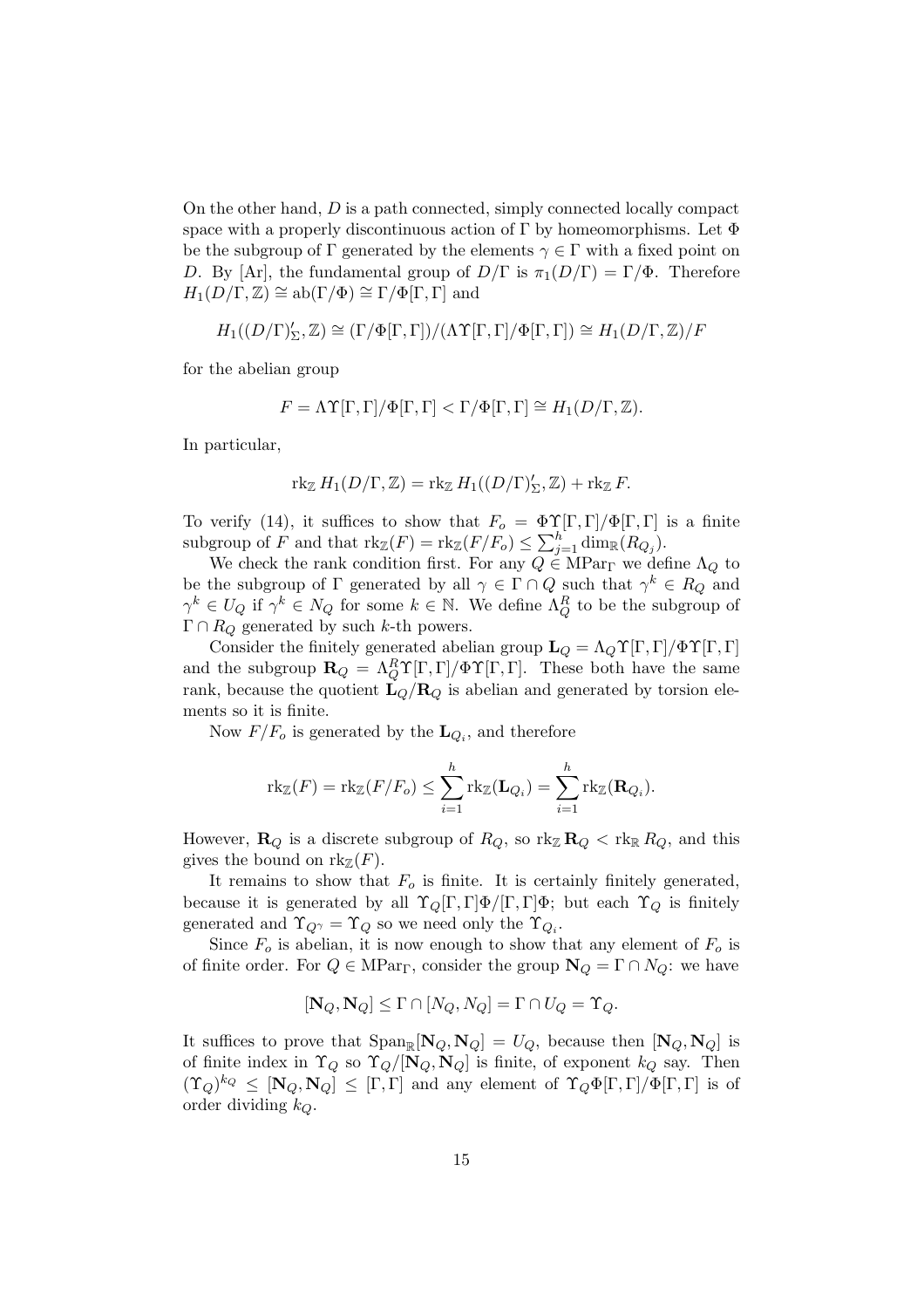To prove  $\text{Span}_{\mathbb{R}}[\mathbf{N}_Q, \mathbf{N}_Q] = U_Q$ , note that the group  $N_Q$  is 2-step nilpotent, so  $[\mathbf{N}_Q, \mathbf{N}_Q] \subset U_Q$  and hence  $\text{Span}_{\mathbb{R}}[\mathbf{N}_Q, \mathbf{N}_Q] \subseteq U_Q$ . For the other inclusion, let  $\beta_1, \ldots, \beta_{m+2n} \in \text{Lie}(N_Q)$  be such that  $b_j = \exp(\beta_j) \in N_Q$ generate the lattice  $\mathbf{N}_Q$ . Then  $\text{Lie}(N_Q) = \text{Span}_{\mathbb{R}}(\beta_1, \dots, \beta_{m+2n})$  and

$$
Lie(U_Q) = [Lie(N_Q), Lie(N_Q)] = Span_{\mathbb{R}}(\{[\beta_i, \beta_j]\}).
$$

Here  $[\beta_i, \beta_j]$  is the Lie bracket, but  $U_Q$  is isomorphic to Lie $(U_Q)$  via exp, so that  $\exp[\beta_i, \beta_j] = [\exp(\beta_i), \exp(\beta_j)] = [b_i, b_j]$ . Thus

$$
U_Q = \mathrm{Span}_{\mathbb{R}}(\{[b_i, b_j]\}) \subseteq \mathrm{Span}_{\mathbb{R}}[\mathbf{N}_Q, \mathbf{N}_Q],
$$

as required.

For neat  $\Gamma$ , it is shown in [Sa] that  $(\Gamma/\Upsilon)_{o}^{\text{Fix}}$  is trivial. Combining this with  $(\Gamma/\Upsilon)_{o}^{\text{Fix}} = \Lambda \Upsilon/\Upsilon$  from Lemma 4.4, one concludes that  $\Lambda \subseteq \Upsilon$ . Therefore  $F = F_o$  and  $\text{rk}_{\mathbb{Z}}(F) = 0$ .

In the case of a classical irreducible Hermitian symmetric space  $D =$  $G/K$  of non-compact type, Wolf's book [Wo] provides matrix realisations of the maximal parabolic subgroups Q of G and their solvable radicals  $R_Q$ . These allow an explicit calculation of  $\dim_{\mathbb{R}}(R_Q)$ , depending on the parameters of G and the parameters of the associated complex analytic boundary component  $F(Q)$  of  $Q$ .

# References

- $\parallel$ Ar M. A. ARMSTRONG, The fundamental group of the orbit space of a discontinuous group, Proc. Cam. Phil. Soc., 64 (1968), pp. 299– 301.
- []AMRT A. Ash, D. Mumford, M. Rapoport, and Y.-S. Tai, Smooth Compactifications of Locally Symmetric Varieties, Cambridge University Press, Cambridge, 2010.
- $[|BB \quad W. \ L. \ B$ AILY, JR. AND A. BOREL, *Compactification of arithmetic* quotients of bounded symmetric domains, Ann. of Math. (2), 84 (1966), pp. 442–528.
- $[|BJ \rangle$  A. BOREL AND L. JI, *Compactifications of Symmetric and Locally* Symmetric Spaces, Birkhäuser, Boston, 2006.
- []Fu W. Fulton, Introduction to Toric Varieties, Princeton University Press, Princeton, 1993.
- []GHS V. Gritsenko, K. Hulek, and G. K. Sankaran, Abelianisation of orthogonal groups and the fundamental group of modular varieties, J. Algebra, 322 (2009), pp. 463–478.